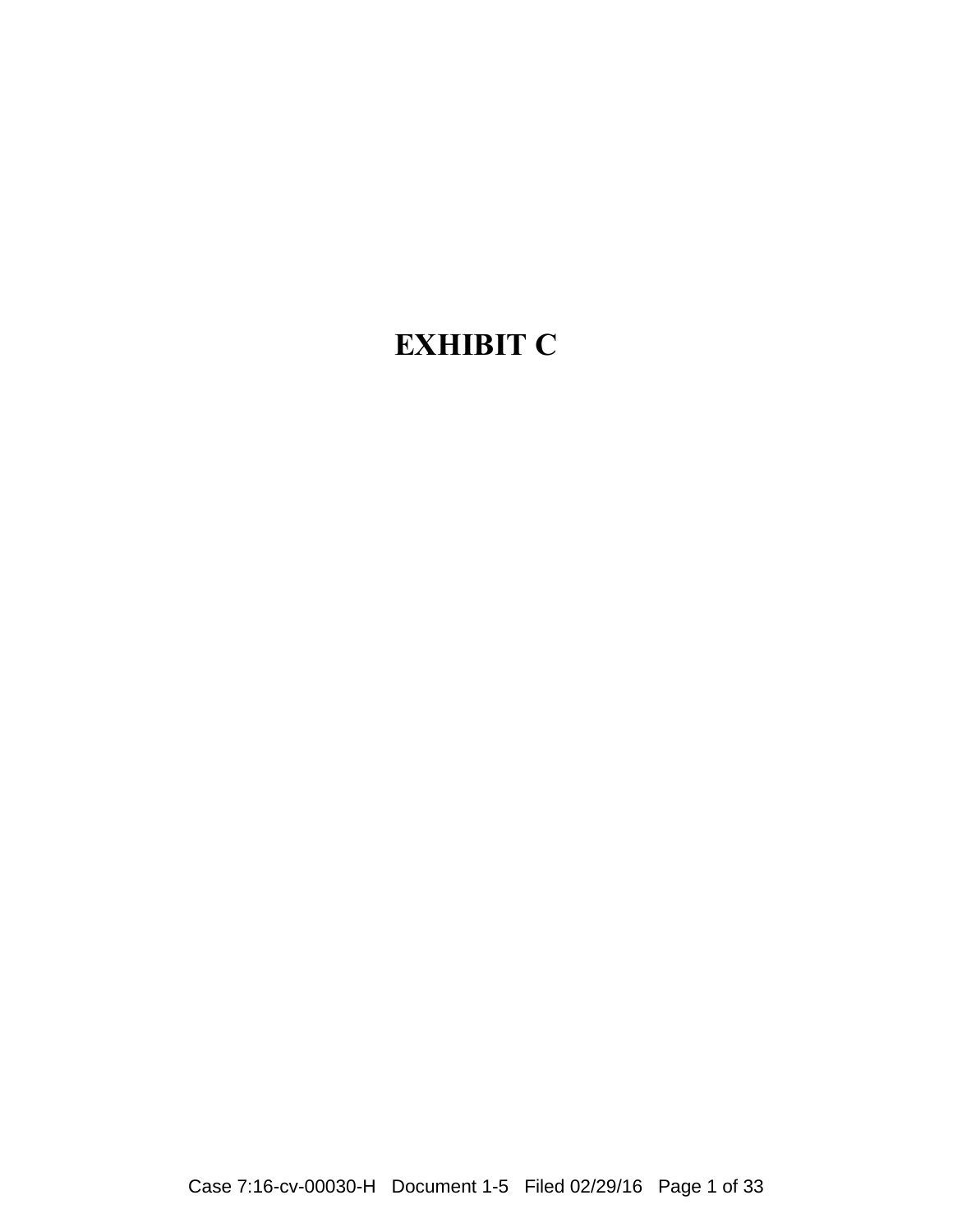### 2015-2016

## PARENT AND STUDENT **HANDBOOK**



EXCELLENCE WITHOUT EXCUSES



PREPARE EXPLORE DISCOVER



**DOUGLASS ACADEMY AT PEABODY** "Once you learn to read, you shall be forever free."



Effective July 1, 2015 – Revised July 30, 2015 © Charter Day School, Inc. Board of Trustees In affiliation with The Roger Bacon Academy 3610 Thaddeus Lott Ln. Leland, NC 28451 (910)655-3600 www.rogerbacon.net

Case 7:16-cv-00030-H Document 1-5 Filed 02/29/16 Page 2 of 33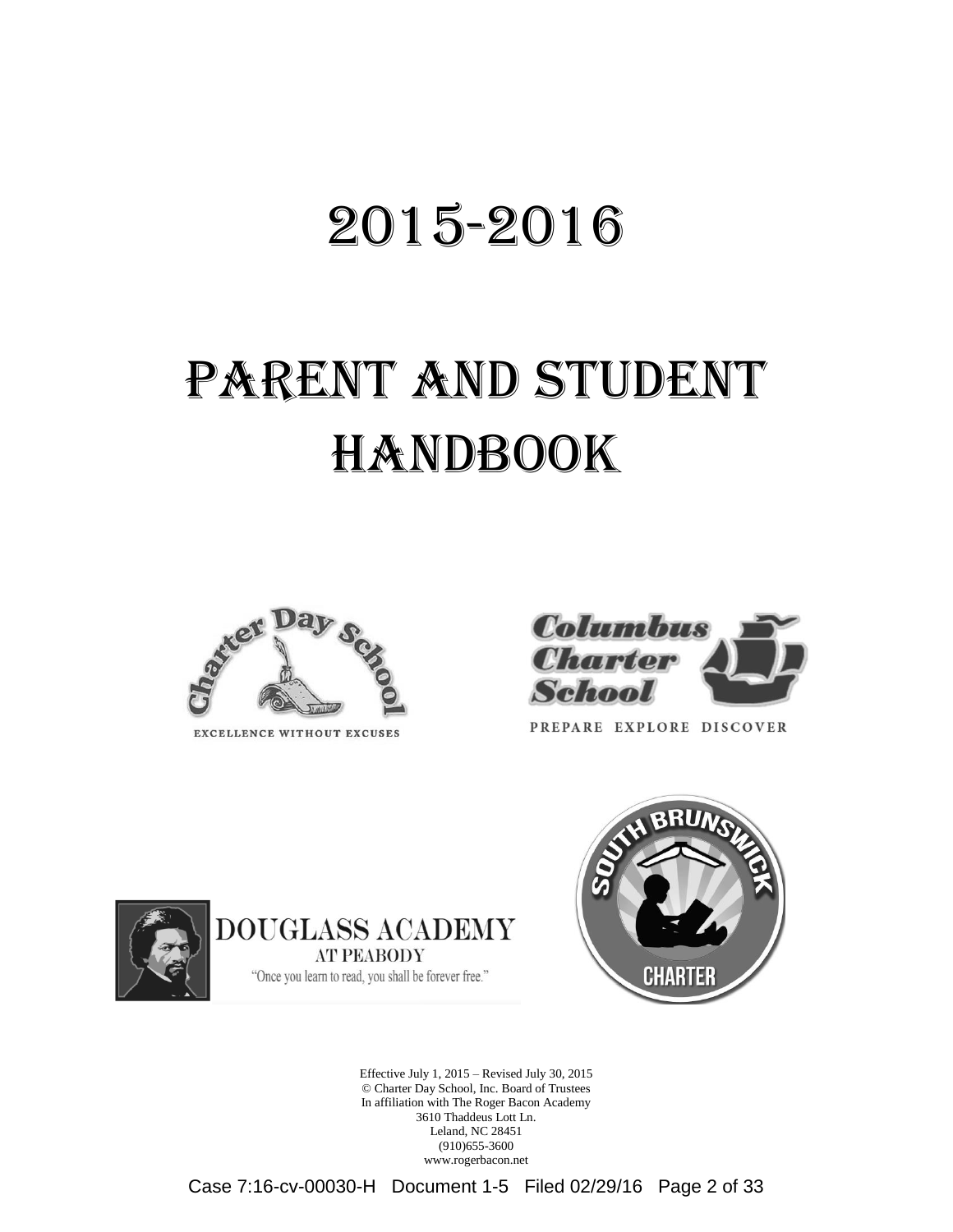#### **Table of Contents**

Case 7:16-cv-00030-H Document 1-5 Filed 02/29/16 Page 3 of 33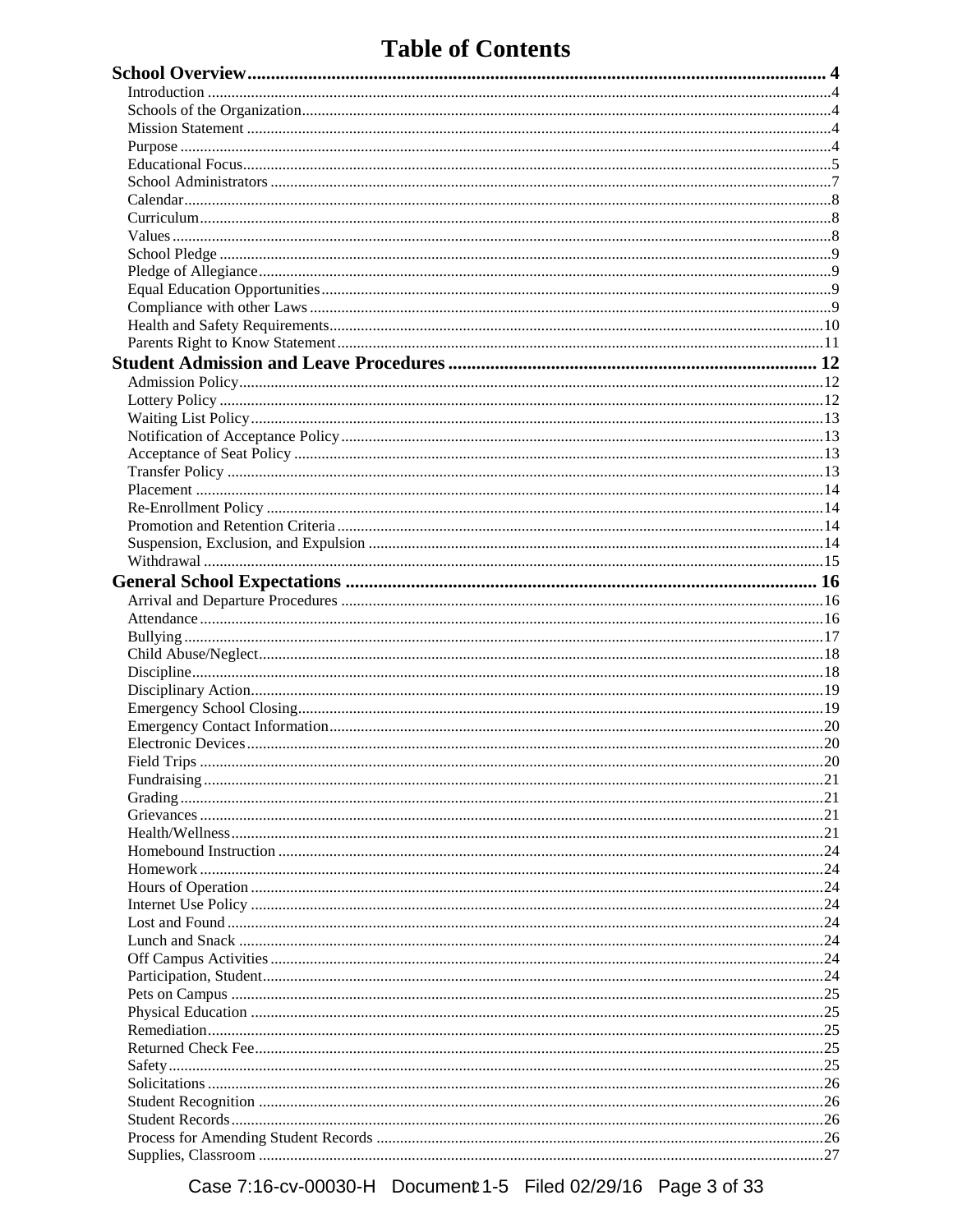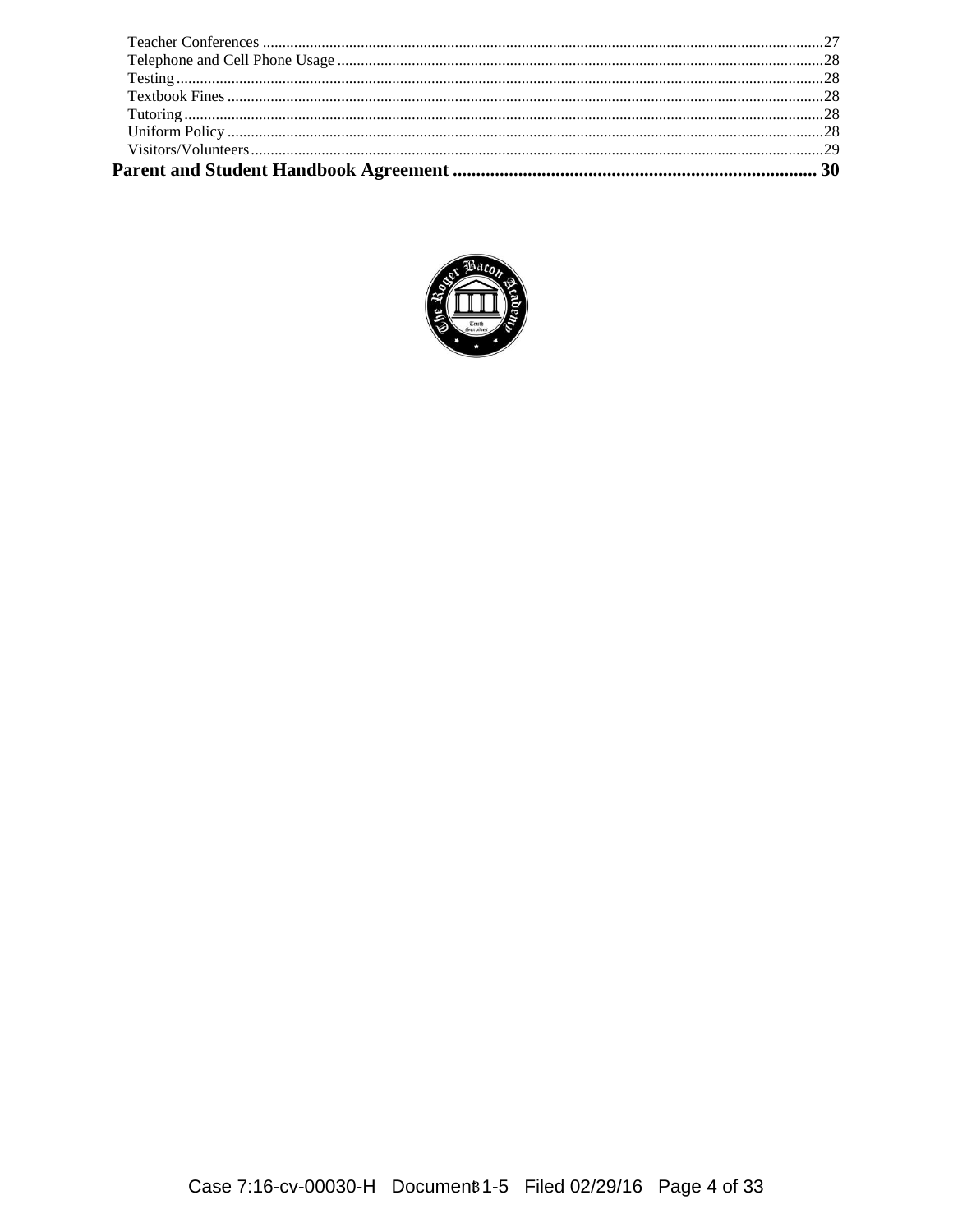#### **School Overview**

#### **Introduction**

This Parent and Student Handbook sets forth policies and expectations of the School. This information will be beneficial as your guide to a successful school year.

The faculty of The Roger Bacon Academy and its affiliated schools approach each year with excitement and vitality. We look forward to a rewarding school year!

#### **Schools of the Organization**

| Charter Day School – Elem.      | Charter Day School – MS               |
|---------------------------------|---------------------------------------|
| 7055 Bacon's Way                | 3516 Bernoulli's Trail                |
| Leland, NC 28451                | Leland, NC 28451                      |
| $(910)$ 655-1214                | $(910)$ 655-5455                      |
| www.charterdayschool.org        | www.charterdayschool.org              |
| Columbus Charter School - Elem. | Columbus Charter School - MS          |
| 35 Bacon's Way                  | 350 Education Lane                    |
| Whiteville, NC 28472            | Whiteville, NC 28472                  |
| $(910)$ 641-4042                | $(910)641-4004$                       |
| www.columbuscharterschool.org   | www.columbuscharterschool.org         |
| Douglass Academy                | <b>South Brunswick Charter School</b> |
| 507 North Sixth St.             | 2260 Achievement Way SE               |
| Wilmington, NC 28401            | Bolivia, NC 28422                     |
| $(910)763 - 1977$               | $(910)338-4178$                       |
| www.douglassacademy.net         | www.southbcs.org                      |

#### **Mission Statement**

Our understandings of humankind and our universe are expressed and communicated through all of our arts and sciences. Each method of expression- language, painting, music, mathematics, and science- has its rules and techniques for effectively communicating these ideas and understandings.

These rules and techniques are bridges over which ideas must be communicated from one generation to the next.

Thus, the mission of the school through The Roger Bacon Academy is, for the next generation:

- To teach the rules and techniques for effective expression and communication in the arts and sciences,
- To communicate, by these arts and sciences, our understandings of the universe and our role in it, and
- To instill a love of learning and discovery, justifying a life-long dedication to health, truth, and virtue.

#### **Purpose**

- 1. Improve Student Learning:
	- Learning environment: The mandatory prerequisite for learning to occur is an orderly, disciplined environment. Our School Pledge requires the student to strive for positive goals and virtues. Behavior that is not conducive to the achievement of the goals and virtues of the School Pledge will not be allowed.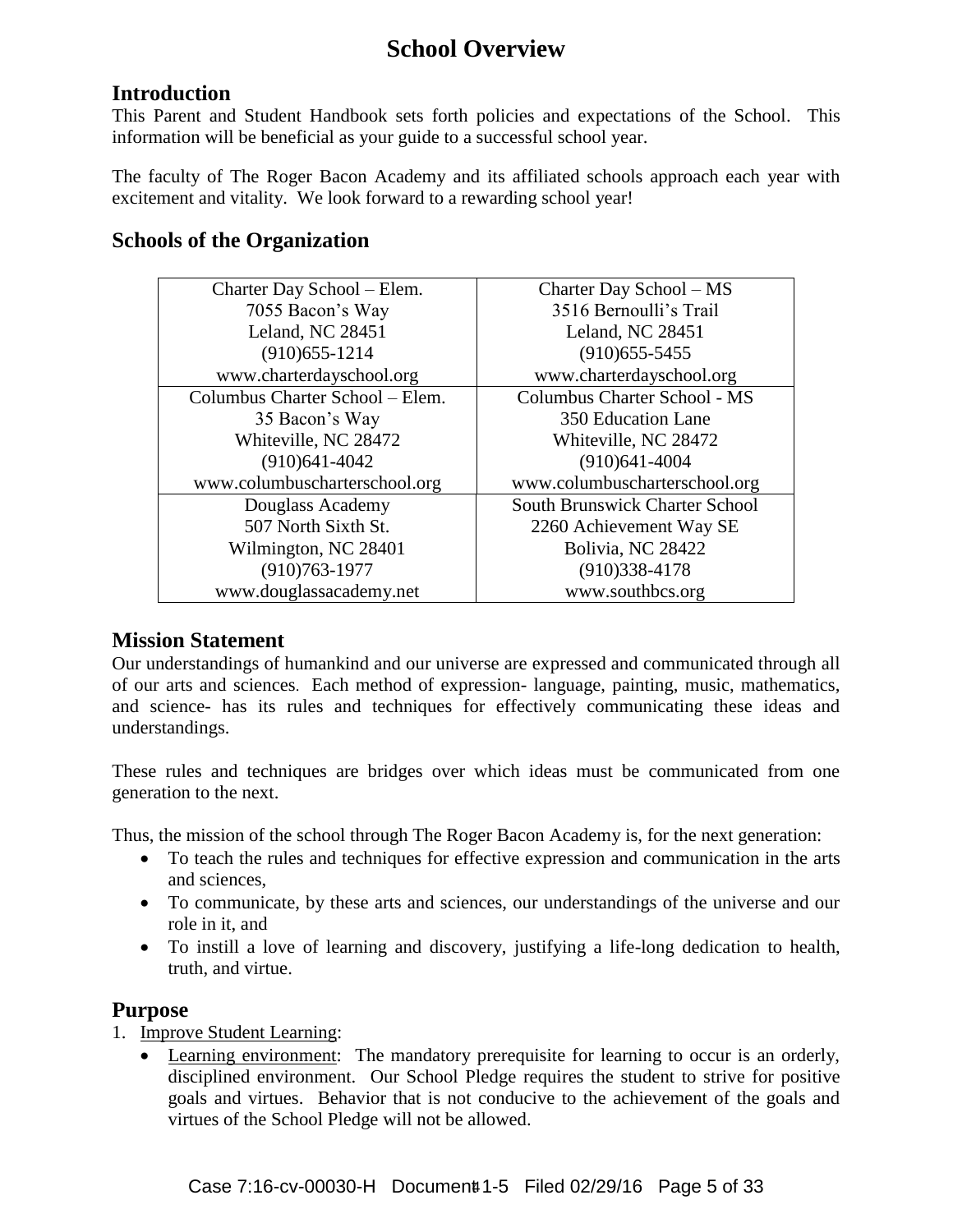- Teaching Method: The School will use Direct Instruction as the cornerstone of its teaching method and curriculum. Direct Instruction has proven in numerous schools to dramatically improve learning over other teaching methodologies.
- Technology: The School will use the latest technologies as aids, reference materials, art examples, music and other teaching materials to assist the teacher in presentations to the students.
- Dress Code: The School requires all students to wear a uniform to instill discipline and keep order so that student learning is not impeded. Use of uniforms also helps promote a sense of pride and of team spirit, as every student is a member of the academic team.

2. Increase Learning Opportunities: Special emphasis is given to expanding learning experiences for students who are identified as 'at risk of academic failure' or 'academically gifted'. Direct Instruction has shown to be particularly effective for students at risk of academic failure. Its method of 100% mastery and its achievement classification system also enables gifted students to advance at their maximum potential as soon as material is presented.

3. Encourage the use of Different and Innovative Teaching Methods: Through the use of Direct Instruction, students benefit from the well documented success the curriculum has had across the country.

4. Provide Parents and Students with Expanded Choices: The achievement-based classification for student progression assures that each student is in a classroom environment that has instructional objectives that are challenging to that student's abilities and willingness to learn.

#### **Educational Focus**

The School offers a disciplined, caring classroom environment that emphasizes traditional values and direct instructional methods for students who wish to fulfill high expectations for diligence, discipline, and devotion to seeking knowledge.

The School unites and balances all subjects—whether language, mathematics, art, music, history, or science—by teaching each as a method for expressing ideas with standard rules and classical examples for study in each area.

Every student who is willing to pledge self-discipline, honesty, and perseverance can excel to their fullest potential at The School. We expect every student to devote full attention to every subject—whether language, mathematics, art, music, history, or science—to achieve a balanced, comprehensive understanding of our civilization and the world in which we live.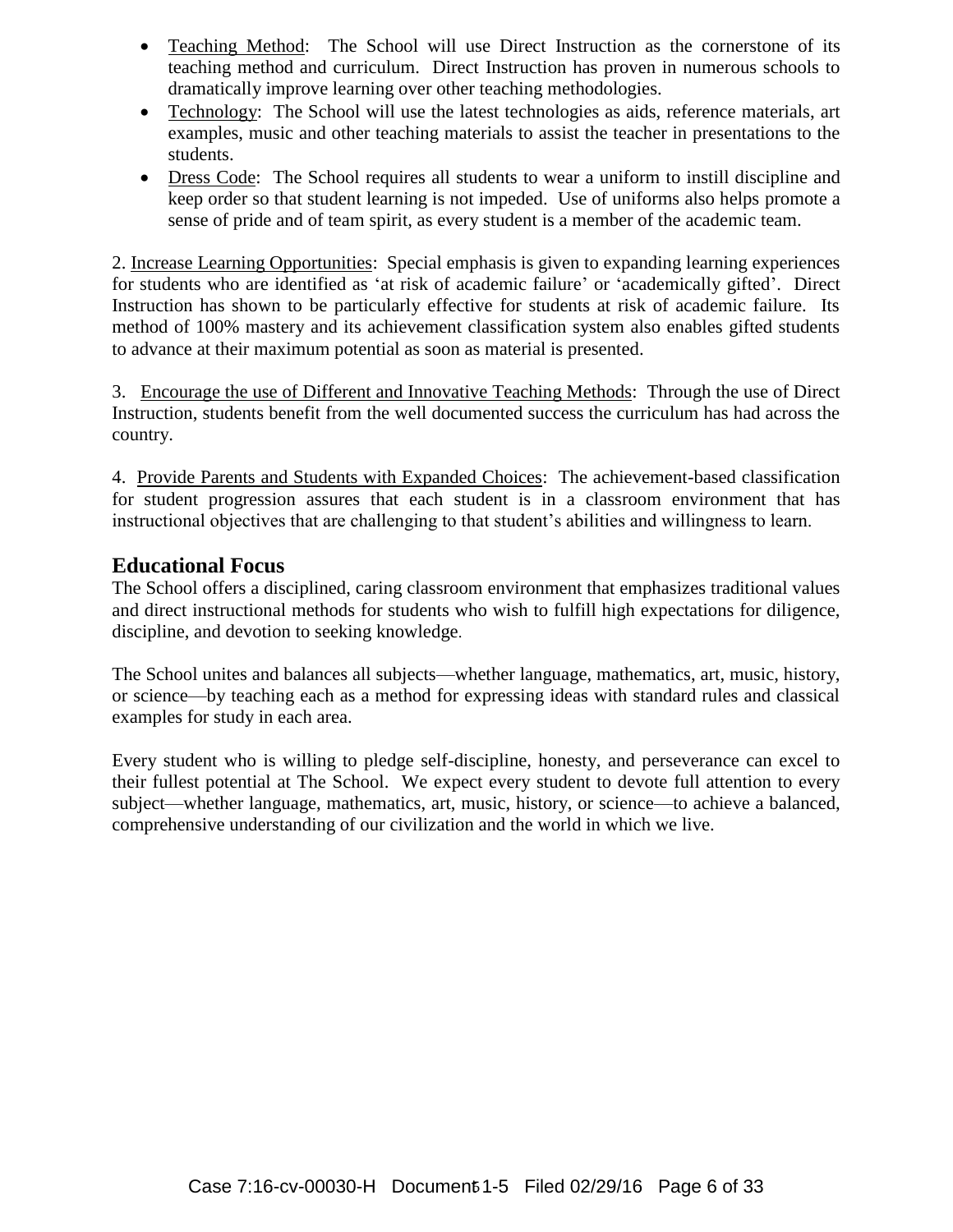#### **Board of Trustees**

BOARD CHAIR Robert P. Spencer *Retired, AT&T*

Chad Adams *Owner/President, Red Wolf Strategies, LLC*

> Dawn Carter *First Bank, City Executive – V.P.*

Jeremy Dickinson *First Citizen's Bank – V.P. Parent Representative, CDS*

Melissa Gott, Esq. *Gott Johnson Law Firm, PLLC Parent Representative, DAC*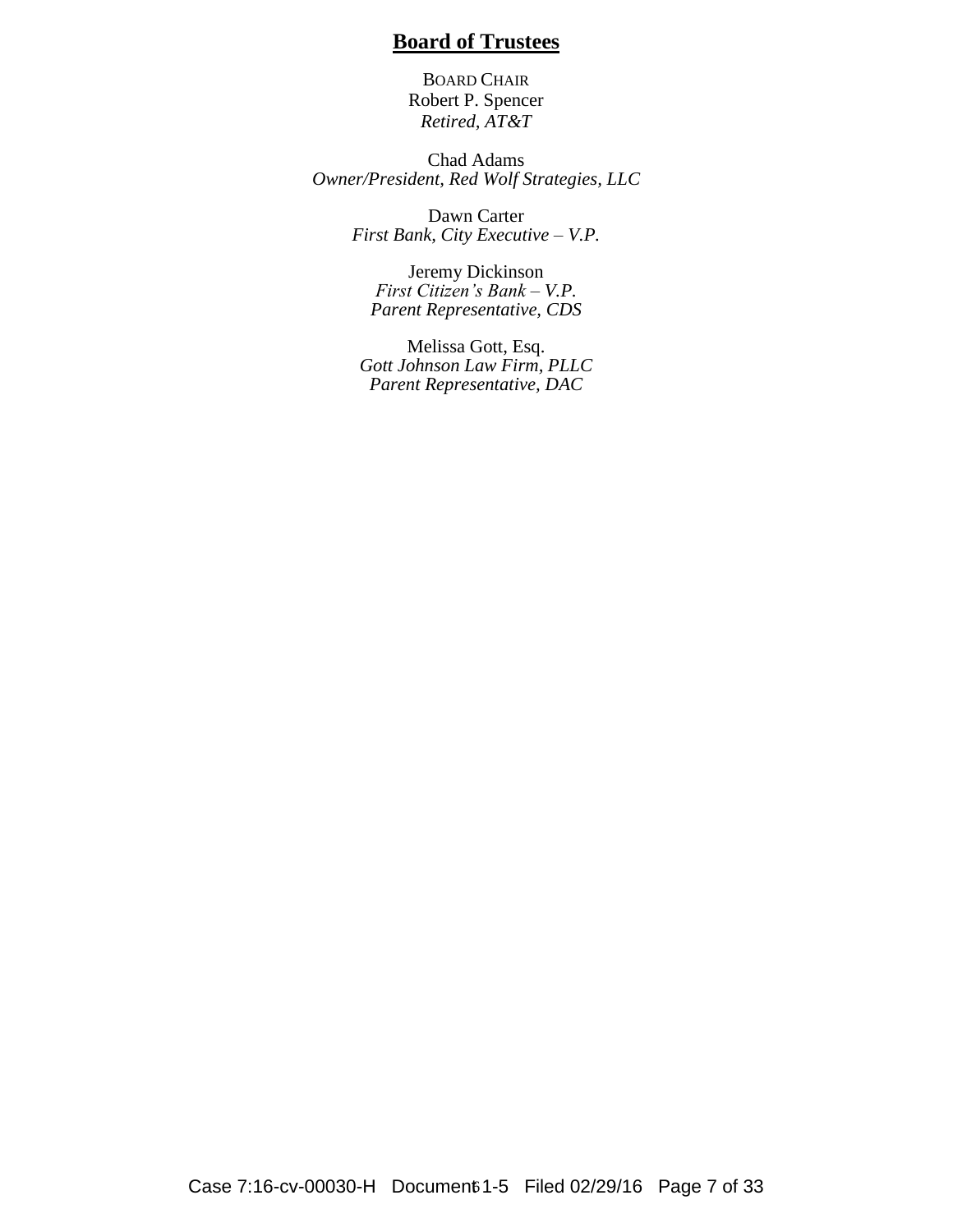#### **School Administrators**

Lisa Edwards *Campus Coordinator* Charter Day School – Elementary School ledwards@rogerbacon.net

> Steve Smith *Headmaster* Columbus Charter School stevesmith@rogerbacon.net

Laurie Benton *Assistant Headmaster* Columbus Charter School – Elementary School lbenton@rogerbacon.net

Carla Fisher *Assistant Headmaster* Columbus Charter School – Middle School cfisher@rogerbacon.net

> Barbra Jones *Headmaster* Douglass Academy bjones@rogerbacon.net

Michelle Mena *Headmaster* South Brunswick Charter School mmena@rogerbacon.net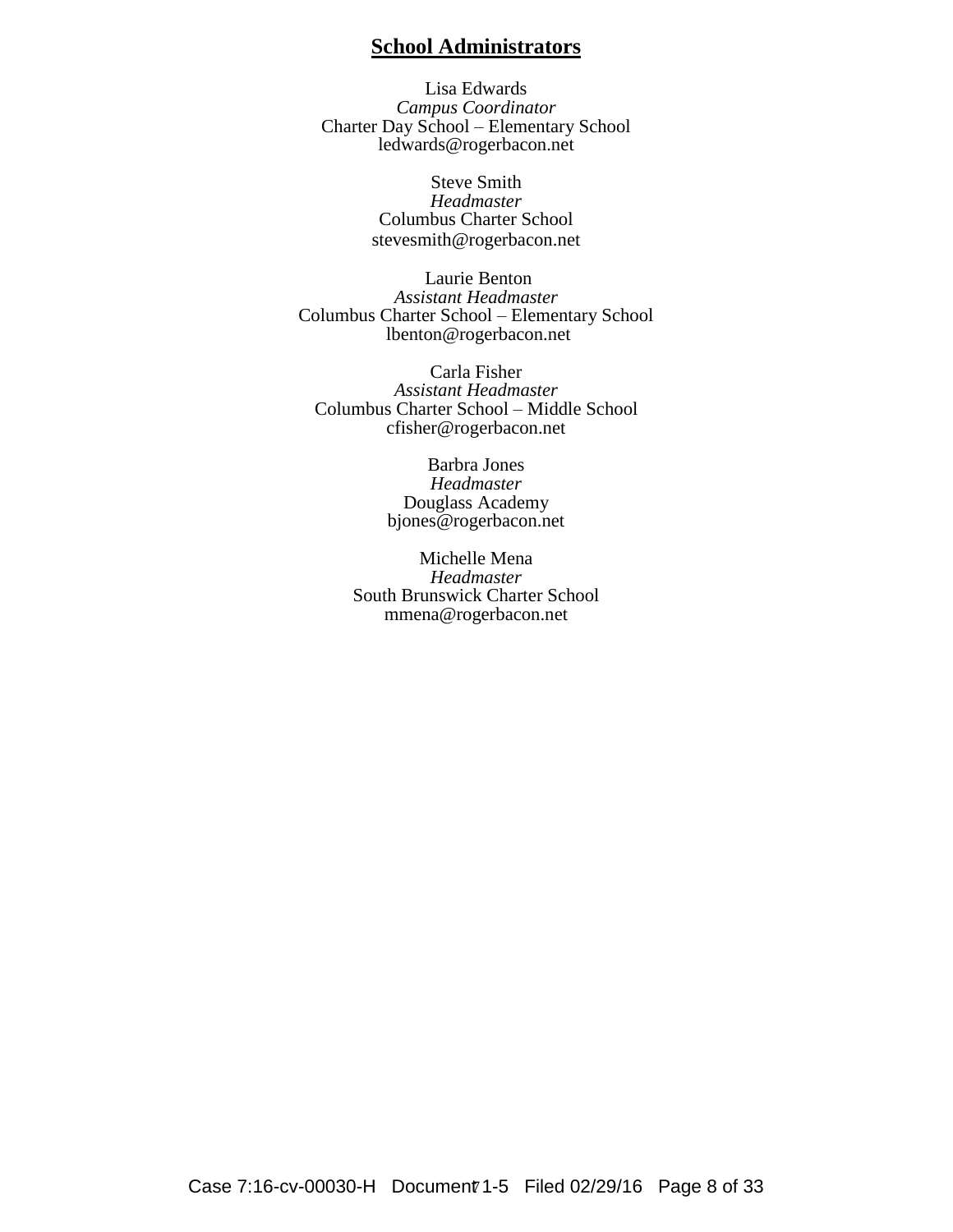#### **Calendar**

The academic calendar will consist of at least 185 instructional days or 1025 hours of instruction covering at least nine calendar months per year G.S. 115C-84.2 (a) (1).

#### **Curriculum**

The School teaches a classical curriculum espousing traditional western civilization values and founded on the belief that one must be able to communicate clearly one's ideas and understand the communications of others.

To this end, all communication must be grounded upon commonly understood and agreed upon rules. Only when these rules are learned can one strive to communicate new ideas that may lie beyond the rules' abilities and thereby create new, more powerful means of communication.

In literature, for example, the progression of skills and knowledge of rules from handwriting to vocabulary, from vocabulary to grammar, from grammar to composition, and finally from composition to personal expression cannot be shortened. Omitting any step in this progression invites miscommunication and erroneous understandings.

An analogous progression exists in art, in music, in drama, in mathematics, in science, and in every human endeavor to express ideas - regardless of the medium of expression or the subject of the expression.

The School curriculum is structured to teach the established rules and to develop the skills for using the tools for expression - whether a word-processor for literature, a paint brush for art, a chisel for sculpture, a keyboard for music, or an experiment for science.

Along with skill development, the curriculum incorporates a continuum of examples - both classical and contemporary - of techniques for expressions from our world. For example, the artistic expressions of the hunter-gatherers' cave paintings, the works of Caravaggio, and impressionists such as Van Gogh will be studied. The literary works of Homer, Chaucer, Shakespeare, and Hemmingway, and the expressions of Bacon, Galileo, Newton, and Einstein in science are examples of recognized expressions of our universe.

These men all sought, by one medium or another, to express their understanding of some bit of truth about our universe and thereby improve our ability to exist within it.

The combination of learning rule-based methods for expression and error-free communication with examples drawn from our civilization prepares each student for life-long learning and for contributing to their generation and to the generations of the future.

#### **Values**

The Roger Bacon Academy strives to inculcate the four classical virtues of prudence, justice, fortitude, and temperance and the three virtues of faith, hope, and charity. Each person associated with the Academy – student, faculty, or staff – is accountable for ensuring that his or her actions exemplify, and are in accord with, these virtues.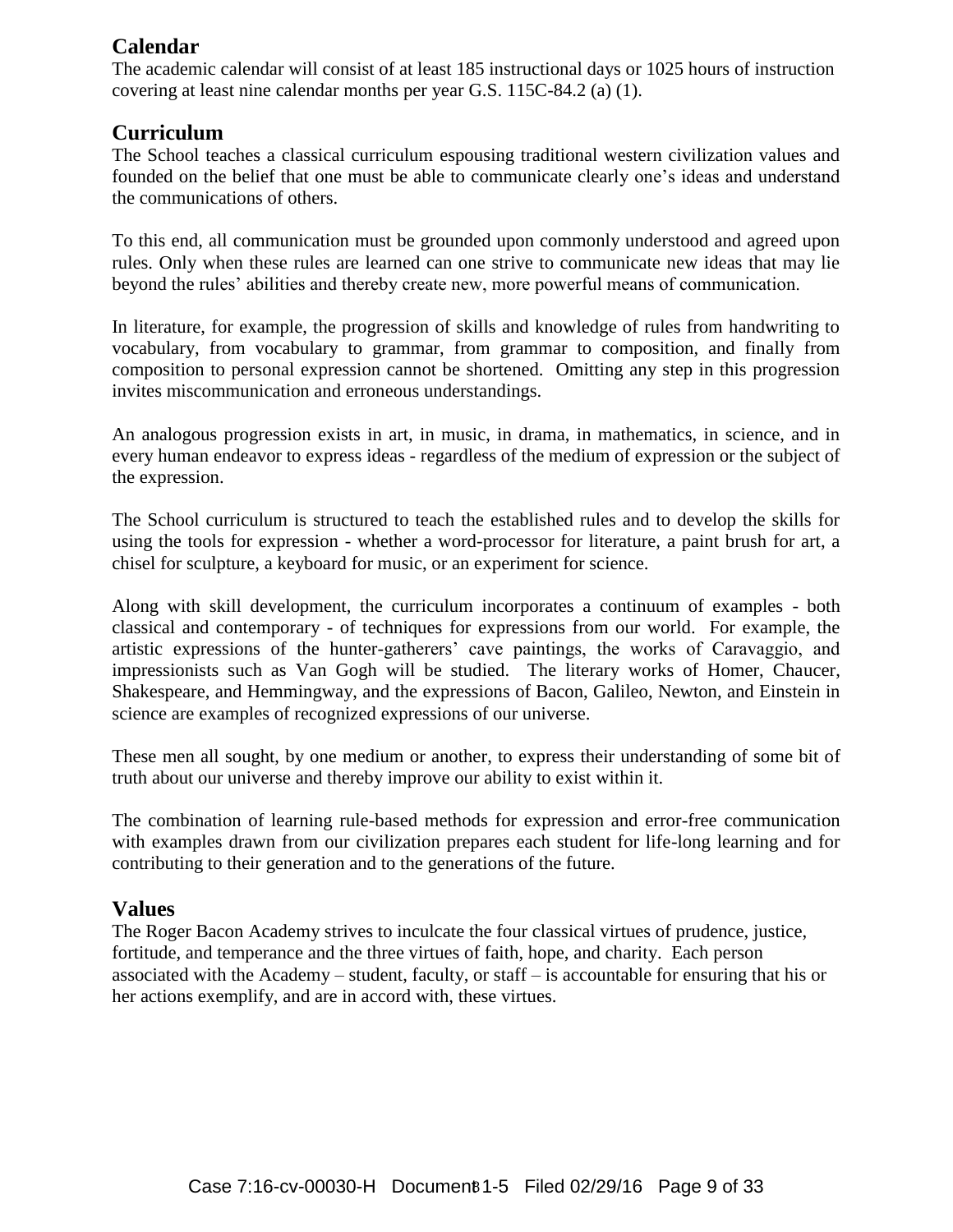#### **School Pledge**

#### **I pledge to keep myself healthy in body, mind, and spirit -**

staying physically fit, mentally awake, and morally straight.

#### **I pledge to be truthful in all my works -**

guarding against the stains of falsehood from the fascination with experts, the temptation of vanity, the comfort of popular opinion and custom, the ease of equivocation and compromise, and from over-reliance on rational argument.

#### **I pledge to be virtuous in all my deeds,**

with the courage to exemplify faith in my beliefs, hope for a better future, and charity towards my neighbor with prudence in new undertakings, with justice when called upon to judge, with fortitude in the face of adversity, and with temperance toward temptation.

#### **I pledge to be obedient and loyal to those in authority**

in my family, in my school, and in my community and country,

#### **So long as I shall live.**

#### **Pledge of Allegiance**

The Pledge of Allegiance shall be said every morning along with the School Pledge prior to the start of the academic school day. Individual students may choose to refrain from reciting the Pledge but will be expected to maintain proper decorum while others participate (G.S. 115C-47 (29a)).

#### **Equal Education Opportunities**

The School provides equal education opportunities for all students and does not discriminate on the basis of race, gender, disability, nationality, or religious affiliation. The school adheres to the legal obligations and requirements under section 504 of the Rehabilitation Act of 1973 and the Individuals with Disabilities Act Amendments of 1997, including identification, evaluation, and provision of an appropriate education.

#### **Compliance with other Laws**

The school shall comply with all applicable federal laws and regulations, including but not limited to such laws and regulations governing employment, environment, disabilities, civil rights, children with special needs, transportation, and student records. The school shall comply with all applicable health and safety laws and regulations, whether federal, state or local. Neither the State Board of Education nor the local board of education assumes the duty to oversee the operations of the School except as may otherwise be required to monitor the charter school for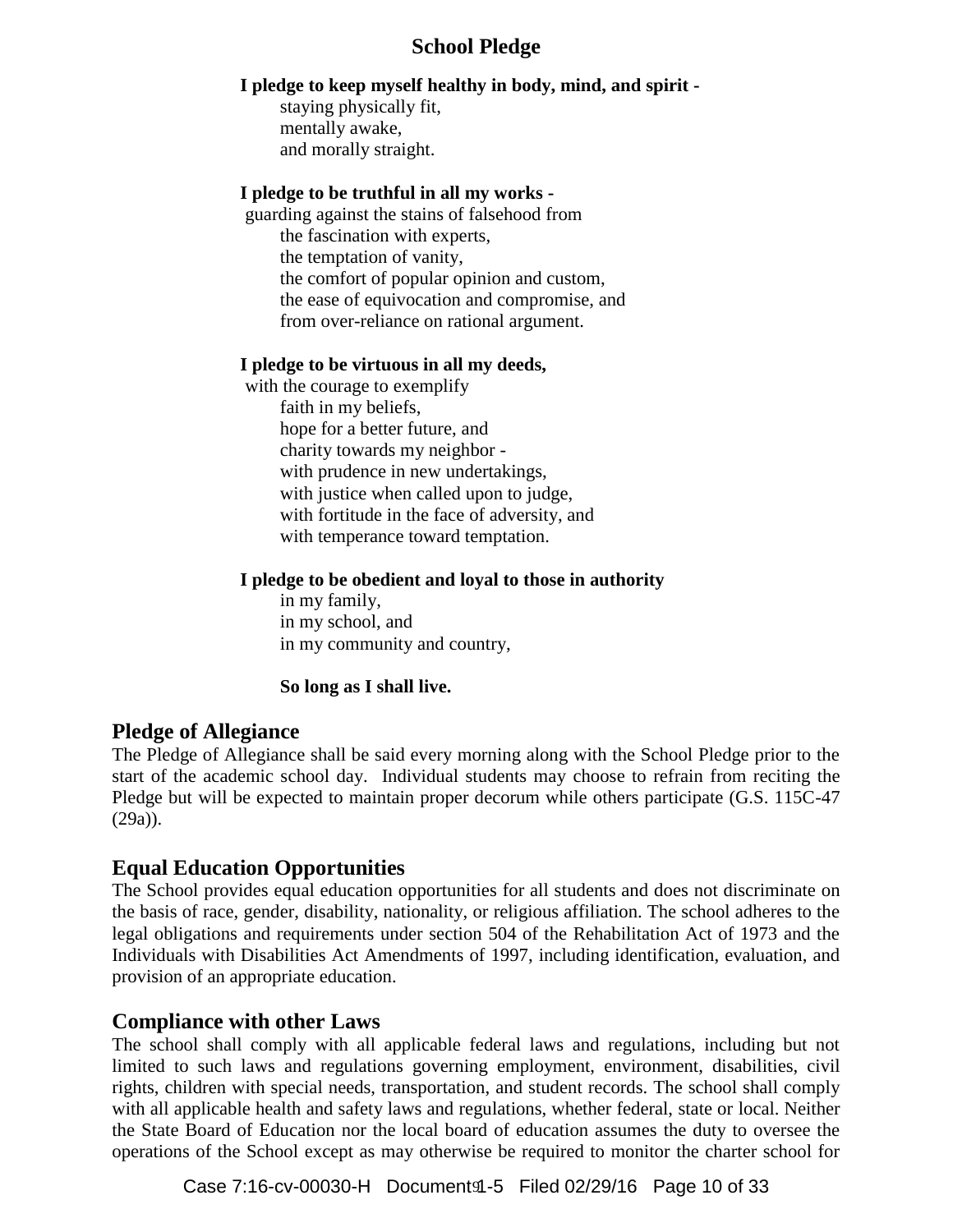compliance with applicable laws and regulations. The School is required to notify parents, students and staff of the provisions of this paragraph.

#### **Health and Safety Requirements**

**Asbestos, AHERA Compliance** In compliance with the US Environmental Protections Agency (EPA) Asbestos Hazard Emergency Response Act (AHERA), the School maintains a management plan in the School's administrative office that is available to the public upon request.

#### **Blood Borne Pathogens**

Any staff member or child who is diagnosed as having a blood borne disease, e.g., AIDS, HIV, HBV, etc. shall be allowed to continue to attend duties/school unless it is determined that the staff/child is too ill to attend or presents a health risk to others. In any case of communicable disease, strict adherence to control measures as defined by OSHA and the North Carolina Department of Environment, Health, and Natural Resources, Division of Health Services will be observed.

#### **Immunizations**

The School will comply in full with the provisions of G.S. 130A-155 that requires all students attending school provide a certificate of immunization indicating that the child has received immunizations required by G.S. 130A-152. Complete and up-to-date records of the student's immunizations must be provided by the parent/guardian to the school office within 30 days of enrollment. If proper documentation is not provided, the School will follow the process outlined in the law for obtaining the certificate or not permitting the student to enroll and/or continue enrollment.

#### **Fire and Safety Regulations**

The School will submit to all fire and safety inspections by state, county, and municipal authorities as required by law. The School will also obtain all necessary certificates and licenses prior to opening for each school year.

#### **Hazardous Chemicals**

The School will take all necessary steps to protect its students and staff from hazardous chemicals or other potentially dangerous materials, and it will comply fully with all required inspections, laws, ordinances, and regulations regarding hazardous chemicals.

#### **Seclusion and Restraint House Bill 1032 (Deborah Greenblatt Act)**

The School has established guidelines for the use of restraint and provisions for training the staff in the management of student behavior in accordance to North Carolina General Statute, 115C-391.1, also known as House Bill 1032 – Deborah Greenblatt Act. This law took effect July 1, 2006; and requires the School to inform parents of the existence of the law, the definitions for the following terms and how the school will use these forms:

o **Physical Restraint** is the use of physical force to restrict the freedom of movement of all or a portion of a student's body. The School will use a trained crisis team to physically restrain a child only as the last resort to protect the health and safety of the child and others in the area.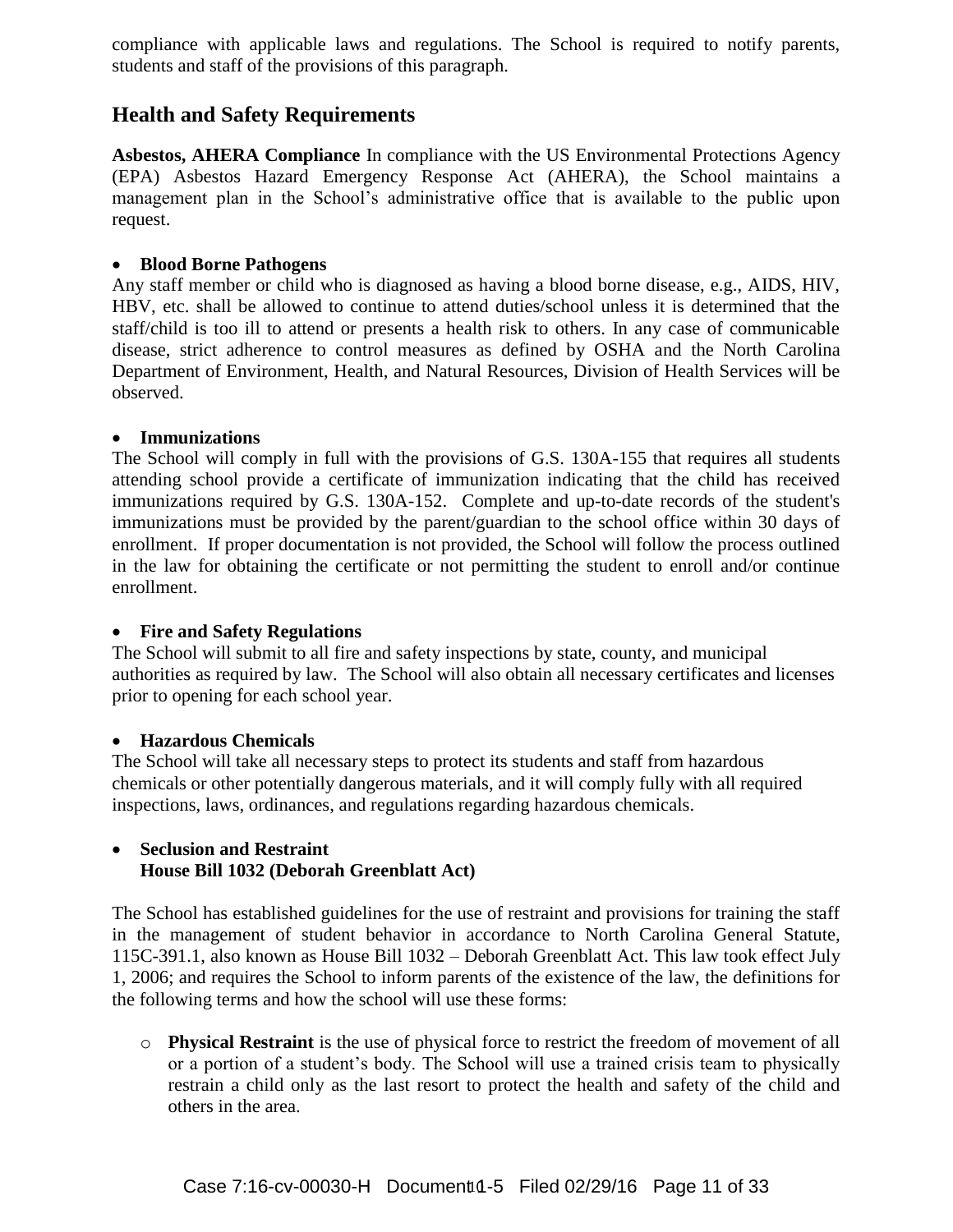- o **Mechanical Restraint** is the use of any device or material attached or adjacent to a student's body that to restricts the freedom of movement. The School will use a trained crisis team to mechanically restrain a student only as a last resort to protect the health and safety of the student and others in the area. The School will also contact the proper authorities (law enforcement) to assist when needed.
- o **Seclusion** is the confinement of a student alone in an enclosed space from which the student is prevented from or not capable of leaving. The School will use a trained crisis team to seclude a student only as a last resort to protect the health and safety of the student and others in the area. The School will also contact the proper authorities (law enforcement) to assist when needed.
- o **Isolation** is a behavior management technique in which a student is placed alone in an enclosed space from which the student is not prevented from leaving. The School will use isolation to help a child get their behavior back under control before allowing them to rejoin their classmates. This space will follow the guidelines set forth in the law.
- o **Time-out** is a behavior management technique in which a student is separated from others for a limited time in a monitored setting. The School uses the time out system to manage student behavior. The new law does not regulate the use of time out.
- o **Aversive Procedures** are a systematic physical or sensory intervention program for modifying the behavior of a student which causes physical harm and long term psychological impairment. The School will at no time use aversive procedures to modify a student's behavior.

#### **Parents Right to Know Statement**

As required by the No Child Left Behind Act (NCLB) of 2001, Title I Part A, information is available at our schools to include, but not limited to the following:

- The School Improvement Plan
- Qualifications of your child's teachers
- Professional development opportunities for teachers and assistants to ensure highly qualified personnel
- Opportunities for parent involvement and input
- The Title I Parent Involvement Plan and School Parent Involvement Plan
- School Report Card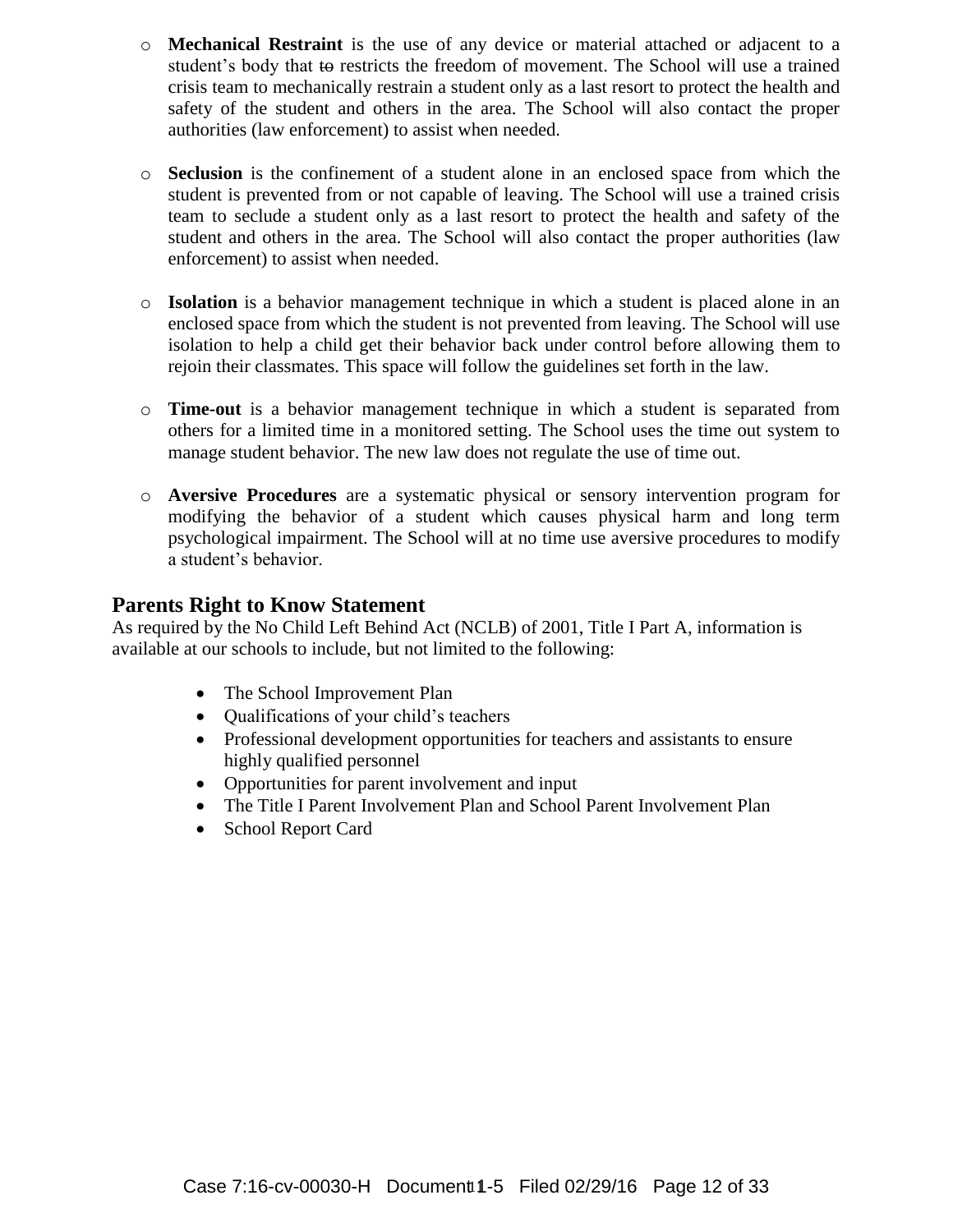#### **Student Admission and Leave Procedures**

#### **Admission Policy**

The application of any eligible student who agrees to be bound by the school pledge and adhere to the school's policies will be accepted and that student will be admitted if there is space available. If the number of applications received during this period exceeds the available number of openings, then all the applications will be placed in a lottery and assigned placement numbers as each number is drawn.

#### **Lottery Policy**

In accordance with public school law statutes 115C-218.45(a), any child who is qualified under the laws of this state for admission to a public school is qualified for admission to charter schools. Charter schools shall not discriminate against any student on the basis of ethnicity, national origin, gender, or disability. Also, the School shall not limit admission to students on the basis of intellectual ability, measures of achievement or aptitude, athletic ability, disability, race, creed, gender, national origin, religion or ancestry.

#### **Open Enrollment Period**

Applications for enrollment will be accepted during the month of January. All applications received during January will have equal priority for the lottery which will be held in February. All applicants must have a verifiable North Carolina address at the time of the lottery.

After January  $31<sup>st</sup>$ , all applications will be dated and time stamped by computer submission and will be added to the waiting list in the order received. These applicants will be used to fill available vacancies after the lottery list has been depleted.

#### **Enrollment Priority**

The School may give enrollment priority as governed by 115C-218.45(f) to any of the following as space allows:

- a. Children of the School's full-time employees at their respective school.
- b. Applicants who have siblings who are currently enrolled and have been for at least one school year. The term siblings include any of the following who reside in the same household: half siblings, stepsiblings, and children residing in a family foster home.
- c. Applicants who are siblings of students who have completed the highest grade level offered by the School and who were enrolled in at least four grade levels.
- d. A student who was enrolled in the charter school within the two previous school years but left the school (i) to participate in an academic study abroad program or a competitive admission residential program or (ii) because of the vocational opportunities of the student's parent.

#### **Lottery Procedures for Sibling Applicants**

- a. If multiple birth siblings apply for admission to the School and a lottery is needed, the School shall enter one surname in the lottery to represent all of the multiple birth siblings applying at the same time. If that surname is selected, all multiple birth siblings shall be admitted.
- b. If siblings apply for admission who do not already have a sibling attending the School, all siblings will be entered as one surname. If the surname of the siblings is selected, then all of the siblings shall be admitted to the extent that space is available and does not exceed the grade level capacity.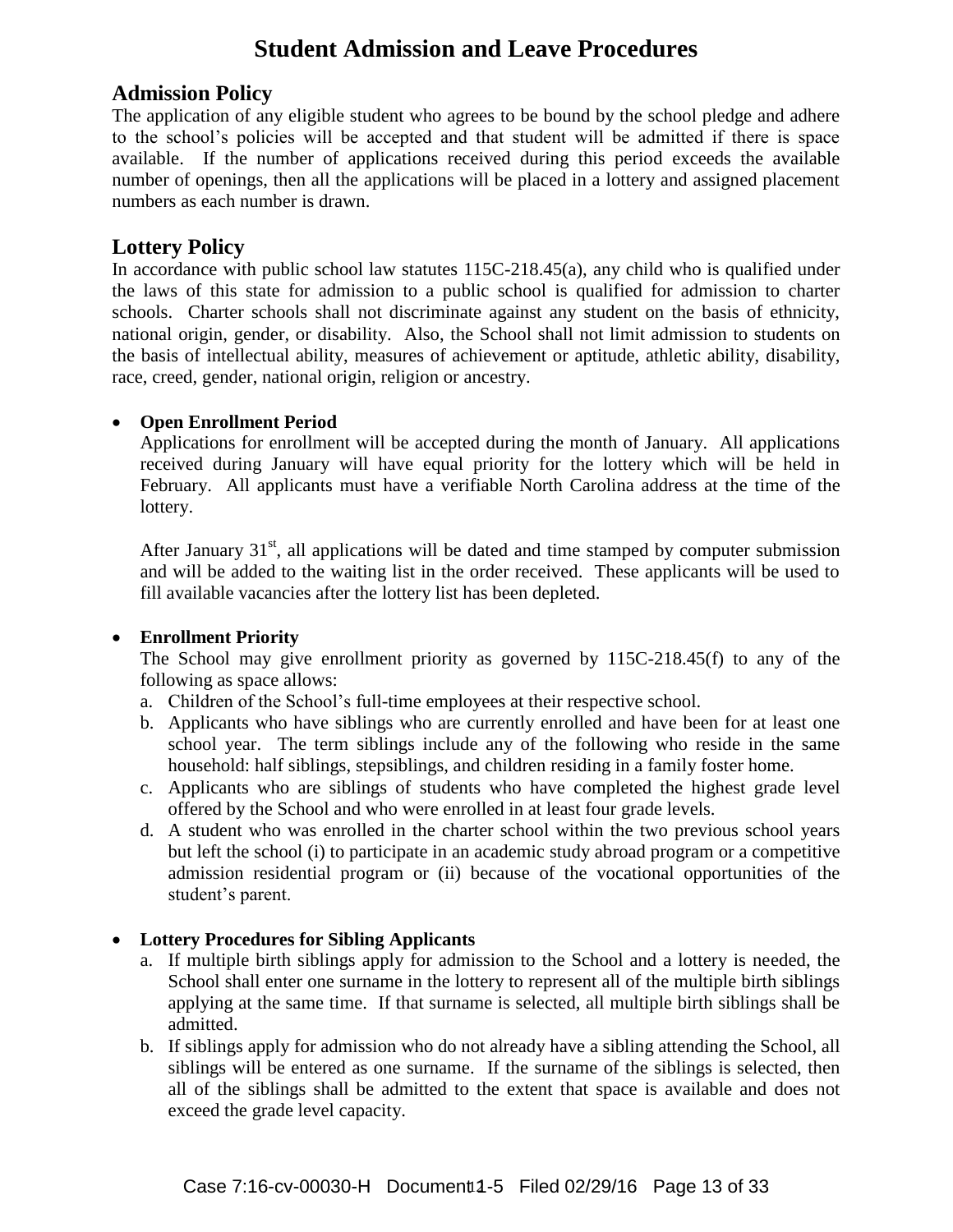#### **Lottery Conduct**

The conduct of the lottery shall be open to the public. Public notice will be sent to all concerned parties at least one week in advance. Prominent members of the local community will be asked to attend the lottery. Additionally, Charter Day School, Inc. Trustees will be present, if possible.

The names of all children eligible for the lottery will be electronically drawn from an executive report off of the enrollment data base and placed on a slip of paper containing the child's name and the grade they are applying for. All names will then be placed in an envelope and sealed until the start of the lottery. At the time of the lottery, the names will be removed from the sealed envelope and placed in an opaque container.

The number of anticipated openings for each grade will be stated before the drawing begins. If no openings exist or when all seats are full, then all names will be drawn for the waiting list.

The first official will draw a name and read it. They will then pass it to the next official who will verify the name drawn and then hand it to the next official for their verification. The name will then be given to the recording secretary for recording. Once the drawing starts, it will not stop until all names have been drawn.

#### **Waiting List Policy**

A waiting list will be established using the lottery system whenever capacity is exceeded. The students on the list will be contacted if and when openings occur using all available phone numbers on the application. Parents are required to maintain updated contact information on their child's application and may forfeit the next available spot if confirmation of the seat is not made when receiving the call. Additionally, if school has already begun when the seat is confirmed, the student must be in attendance at the start of the next available school day. New students will be accepted as space allows until the end of September, at which point, enrollment for the school year will close. The waiting list does not roll over to the following school year. A new application must be completed online during open enrollment each school year to be included in the lottery.

#### **Notification of Acceptance Policy**

Parent/guardians will be notified of their child's acceptance or placement on a waiting list by an official letter from the Headmaster/Director following the conclusion of the lottery.

#### **Acceptance of Seat Policy**

After notification of acceptance, a student registration packet must be completed and submitted prior to the due date set by administration, otherwise a seat will not be guaranteed for that student, and he/she will be placed at the end of the waiting list. Newly enrolled students must be present the first day of school by 8:30am to secure their seat. Also, new students will not be allowed to begin classes until proof of promotion from their previous school has been provided.

#### **Transfer Policy**

Students enrolled in schools governed by the Charter Day School, Inc. Board of Trustees may not automatically transfer from one campus to another or have enrollment priority. Transfer students will have to follow public lottery procedures during open-enrollment month or if applying after February 1, will have to be placed on the waiting list until seats become available and until enrollment closes.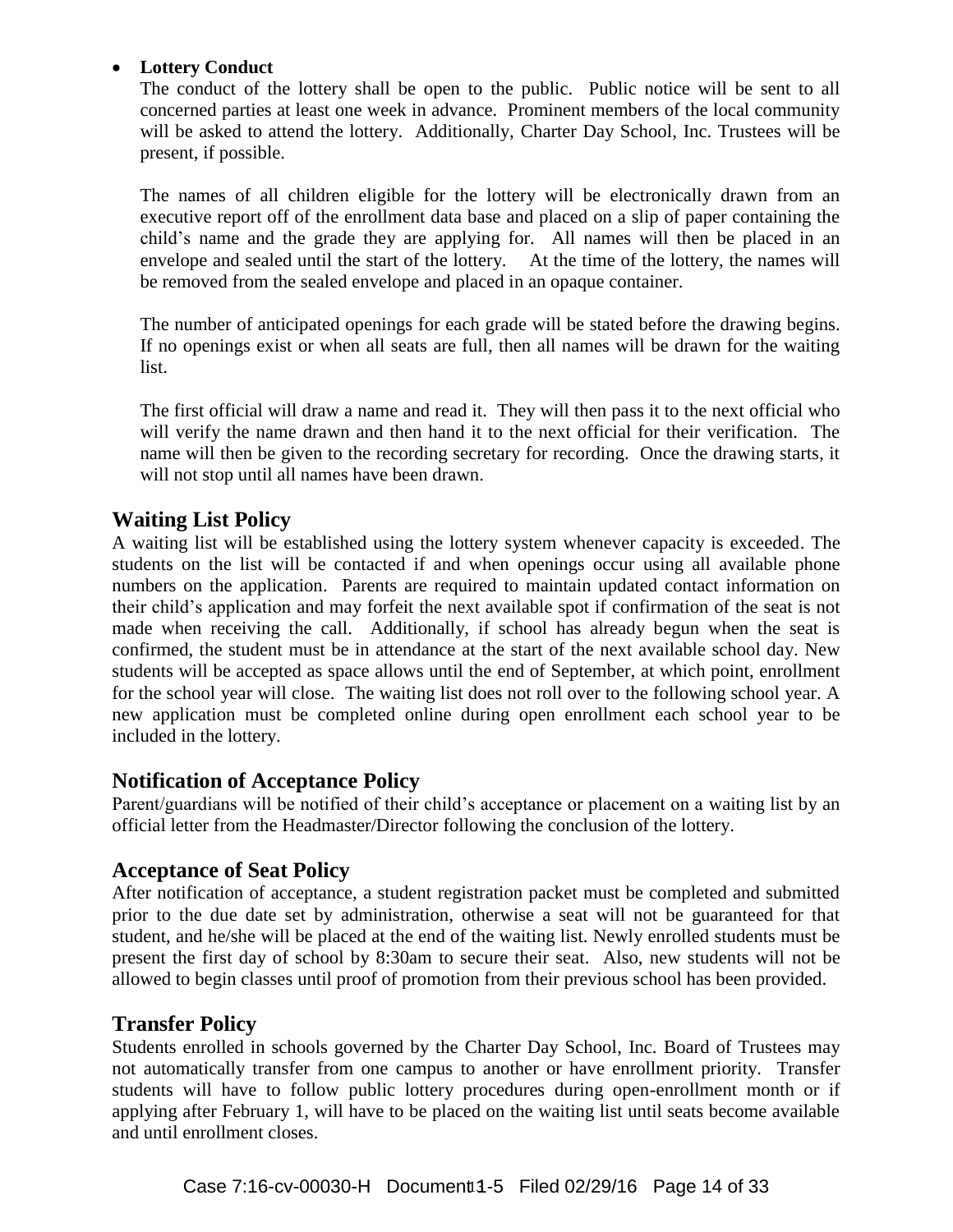#### **Placement**

The Headmaster/Director of the school makes all placement decisions. Placement decisions are made for all new students and a review of placement for all continuing students occurs each year. The Headmaster/Director of the school will make every effort to place students in classes that are balanced to foster the optimum growth of each child and the class as a whole.

#### **Re-Enrollment Policy**

Prior to the end of the second quarter of school, parents will be given the opportunity to re-enroll their child for the next academic year by filling out a "Letter of Intent." This letter helps determine the number of students per grade level that will be returning and is essential in preparing for new student enrollment. If a parent fails to return the Letter of Intent by the given due date, they may not be guaranteed a seat and must reapply for enrollment.

#### **Promotion and Retention Criteria**

In order for a student to be promoted, the following criteria must be met as set forth by the Charter Day School Board of Trustees and North Carolina State Law:

- All students shall meet all attendance requirements.
- All students shall earn a yearly average of 70 or above to pass any subject area.
- All students must pass language arts, reading, and mathematics at or above the minimum acceptable grade level.

The following additional criteria will be used in the decision to promote or retain a student:

- Academic promotion requirements which are specified in a student's Individualized Education Plan (IEP) shall establish the promotion standards by which students with an IEP will be promoted. Any academic requirements for promotion stated in this policy which are not modified in a student's IEP shall remain as a requirement for promotion.
- An evaluation of a number of assessments; including end-of-grade scores, achievement of mastery, and other additional academic considerations specific to grade level and the School philosophy.
- Teacher recommendation to the Headmaster/Director.
- No student will be retained for athletic purposes.

Students progress at their own rate and the significance of their age and/or grade level is deemphasized. There are times, however, when it is believed that it would benefit a student to spend an additional year at the same grade level. The final decision for promotion will be made after End-of-Grade testing has completed. A parent who does not agree with the decision to retain may appeal the decision to the Headmaster/Director. The State of North Carolina has vested all final promotion authority with the Headmaster/Director of the School.

#### **Suspension, Exclusion, and Expulsion**

#### **Exclusion**

A student can be excluded from the School in accordance with GS 115C-218.60 and be returned to another school in the local school administrative unit if, in the opinion of the Headmaster/Director, there has been sufficient violation of the School Pledge or the rules and policies of the Parent/Student Handbook.

#### **Suspension/Expulsion**

A student may be suspended or expelled from the school in accordance with Article 27 of Chapter 115C of the General Statutes if the rules continue to not be followed or if the student's conduct, as established by his or her teacher(s), proves to be disruptive or dangerous to other students and/or staff, recognizing the requirements of state and federal

Case 7:16-cv-00030-H Document 1-5 Filed 02/29/16 Page 15 of 33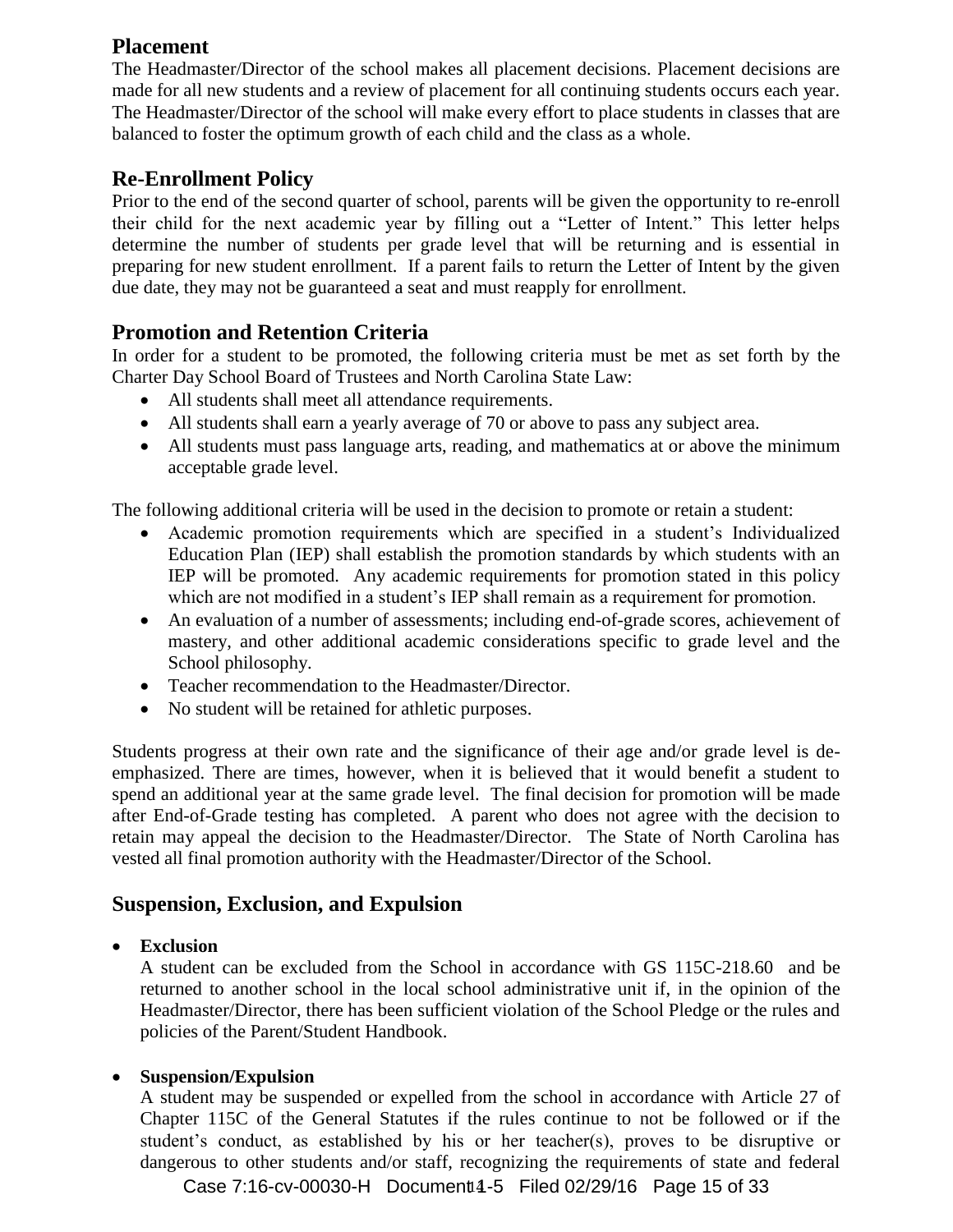law concerning special needs students. Suspension may also occur if a student or parent(s) fails to adhere to the terms of the School Pledge or the rules and policies of the Parent/Student Handbook. Until the length of the suspension has been completed and/or the suspension or expulsion is excused by the Board of Trustees (see Appeals), the student will not be permitted to return to campus or participate in any off-campus school activities.

#### **Appeals**

Appeals with regards to an exclusion, expulsion or long term suspension should be formally directed in writing to the Board of Trustees within three business days of the student's dismissal. The decision will remain in place until the Board has an opportunity to meet and review the appeal.

#### **Withdrawal**

Parents withdrawing their children must fill out a "Withdrawal Form" at the time of withdrawal. Student's permanent records will not be forwarded until the form is completed and a request for transcripts has been received from the student's new school.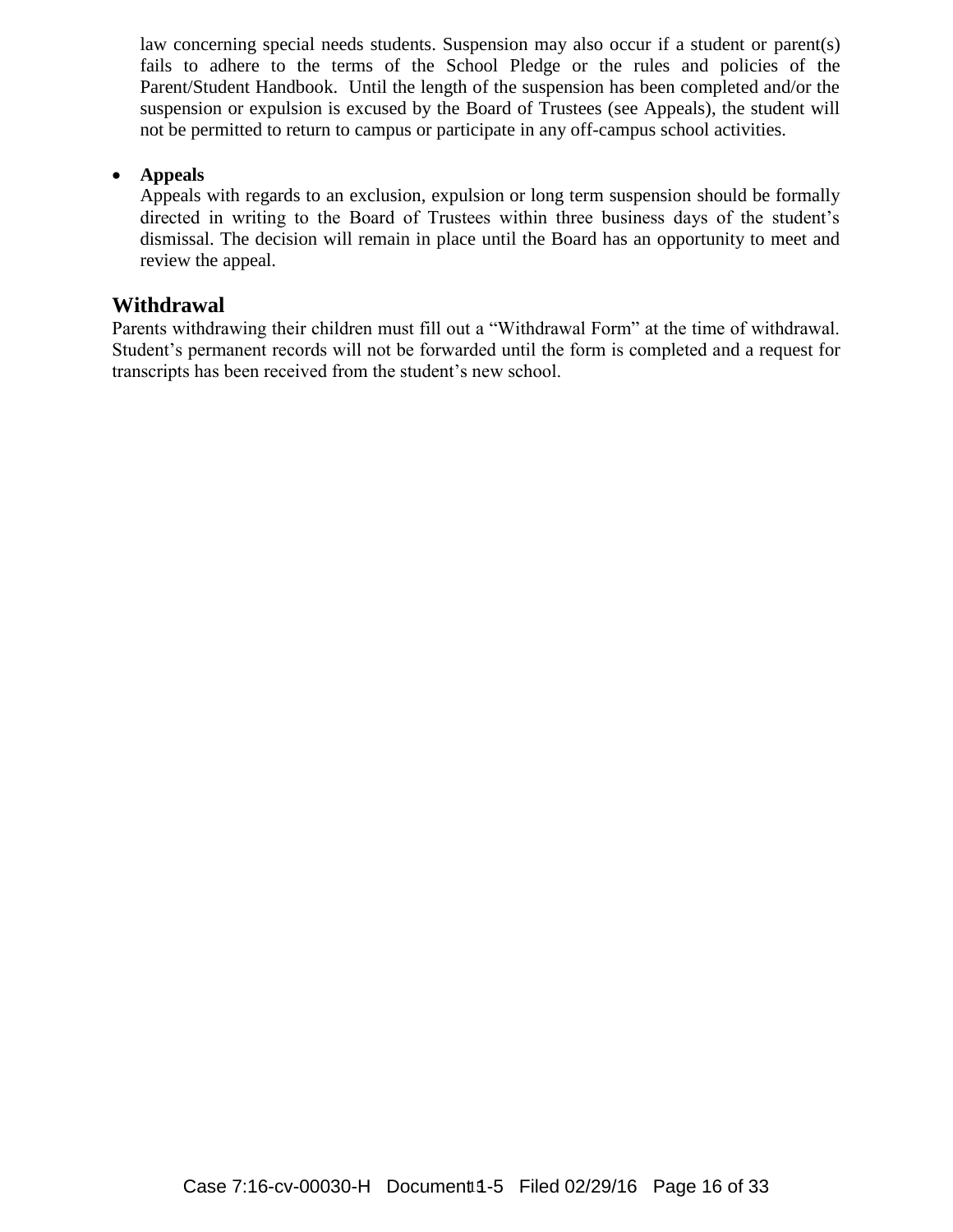#### **General School Expectations**

#### **Arrival and Departure Procedures**

When students arrive on campus, they should report directly to their classroom or to the classroom designated as early drop-off for that grade level. Once students arrive on campus, they must remain on campus throughout the school day. Students should leave campus when their school day ends. It is the parents' responsibility to ensure their child/children are picked up by each grade level's designated time. If a student is not picked up by their designated time, they will be sent to the designated afterschool care if available at the School and if they are enrolled and in good standing. If the School does not offer afterschool care or if the students is not enrolled or in good standing, local authorities will be contacted after failed attempts to contact parents and listed emergency contacts.

#### **Traffic, Pedestrians**

o Parents who wish to walk with their children on campus must use all designated crosswalks. Parents are not allowed to enter the classrooms during morning drop-off or afternoon pick-up. An exception to this will only be made for parents of kindergarten children during the first two weeks of school and those with a scheduled conference.

#### **Traffic, Vehicles**

- o Drivers are expected to use proper turn signals and obey the direction of the School resource officer (where applicable) and/or staff members assisting in traffic flow when entering and exiting the campus.
- o Drivers are reminded to drive slowly throughout the campus. The speed limit is **5 mph**.
- o All roads that are located directly in front of classrooms are open only to single vehicle, one way traffic during drop-off and pick-up.
- o Vehicles are not allowed to pass, go around, or pull in front of stopped vehicles.
- o Drivers must remain in their vehicle while in the drop-off or pick-up line.
- o Vehicles are not allowed beyond the gates during school hours unless specific permission has been given by the administration.
- o Drivers are expected to obey all traffic signs, cones, and barricades on campus including those put in place to direct traffic into staging lanes (where applicable).
- o Specific traffic directions will be presented during orientation.
- **Parking** 
	- o Parking is prohibited in areas designated by signs as well as on any grassy areas, unless otherwise indicated.
	- o Parents are not allowed to park in the designated staff parking areas.
	- o During drop-off and pick-up, vehicles are not allowed to park in front of the classrooms.

#### **Attendance**

**Absence, Excused and Unexcused**

All children are expected to be at school each day unless they are ill or there is an emergency. In compliance with the North Carolina Compulsory Attendance Law (G.S. 115C-378) all absences require parental documentation explaining the child's absence. Ten or more unexcused absences will result in a meeting with school administration and could ultimately result in a parent being referred to the District Attorney's office and the Director of Social Services in the county in which the child resides.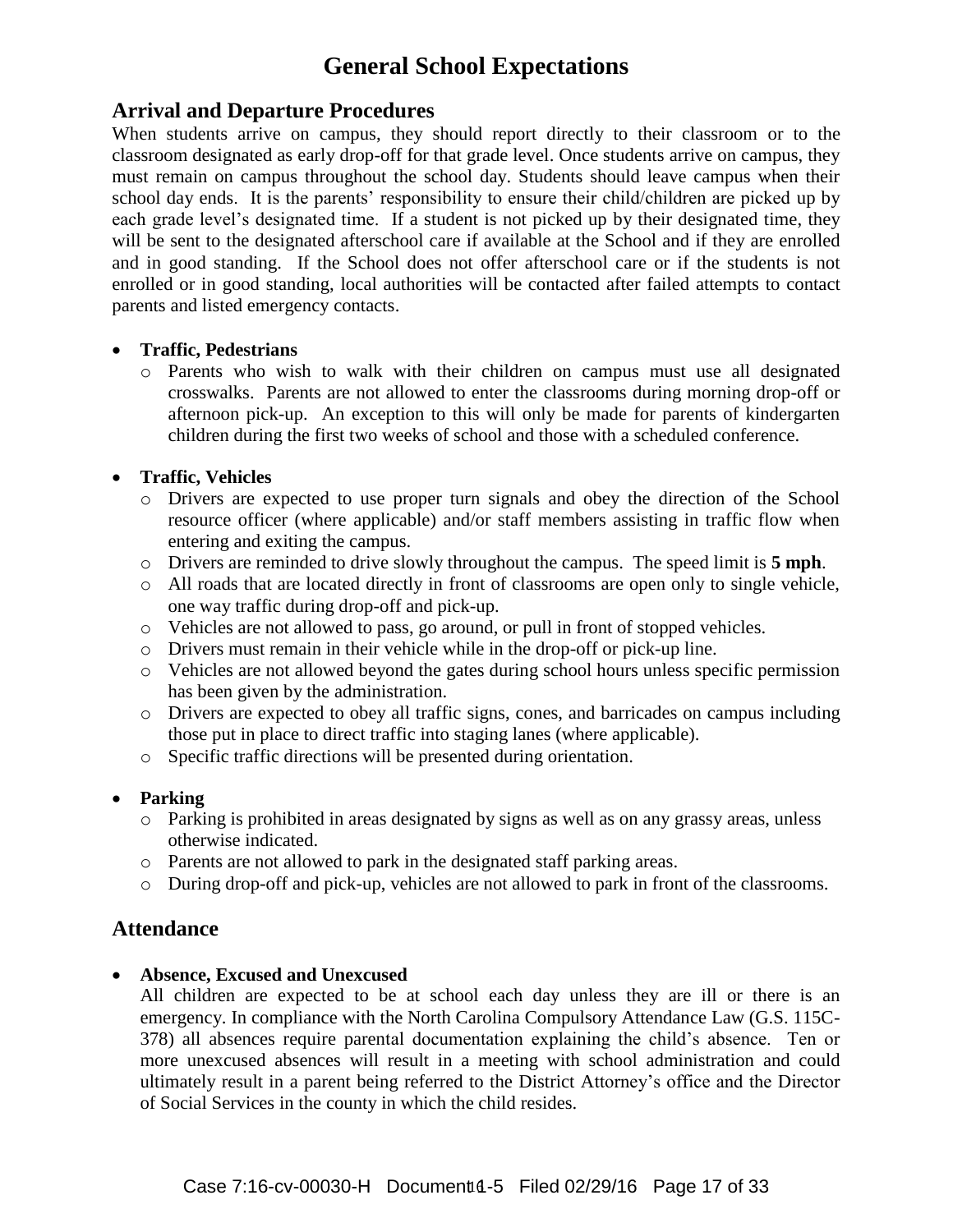It is the policy of the state of North Carolina and the Charter Day School, Inc. Board of Trustees that any student with more than 15 absences (excused or unexcused) shall be retained the following school year. Parents may appeal this decision if a medical condition exists which may have prevented normal attendance.

If your child is absent from school, please send a note with your child on his/her return stating the reason for the absence. Notes should be received at school no later than 2 days after the absence. Undocumented absences cannot be excused.

Students who are absent for family, church trips or other reasons not considered excused by state policy will be given an unexcused absence. Work may be provided ahead or made up upon return if cleared with an administrator before the absence occurs. In certain cases, travel for an educational purpose may be excused. Approval must be obtained prior to the travel and an age appropriate report must be turned in for the absences to be excused.

#### **Early Dismissal**

If parents must take a child out of school during the school day for reasons such as a doctor's appointment or other medical appointment, a note should be submitted no later than the morning of the pick-up and they must come to the office to sign the student out. Anyone picking up a student must present an ID card which will be verified against the student's records. Students will be called from the office to meet their parent or designated adult. Students will be considered present for the day if they are in attendance for at least  $3 \frac{1}{2}$ hours.

We cannot prohibit parents from taking their children out early; however, if a student is checked out of school for reasons not approved by the Headmaster/Director, they will not be allowed to make up missed work or tests. **Students are not allowed to be released from school between 2:30 and their designated grade level's dismissal time unless there is an emergency or doctor's appointment.** Please remember, teachers are still instructing in the classrooms until the end of school and early dismissals interrupt instruction. We encourage all parents to make routine medical appointments during school breaks.

#### **Tardies**

Students must be in their classroom at the designated start of the school day. Parents should note that students who are not in classrooms at this designated start time will receive a tardy, regardless of whether or not the student was elsewhere on campus or in transit. In the event of a tardy arrival, both parent and student must report to the school office to sign in and receive a tardy slip to present to the student's teacher. Instruction begins immediately at the designated start of the school day. Thus, each tardy results in a loss of instructional time and is documented by office staff. In the event of multiple tardies, a parent conference may be called to discuss the tardies' impact on student outcomes and to identify solutions.

#### **Make-up Work**

Students will be allowed an equal number of days to makeup work for excused absences and early dismissals as were missed.

#### **Bullying**

Bullying, intimidation, repeated teasing or taunting, use of offensive or degrading language including, but not limited to remarks that demean a person's race, religion, sex, national origin, disability, intellectual ability or physical attributes are specifically prohibited. The School has a zero tolerance for bullying. Bullying will result in an automatic office referral, and in accordance with the state law, can result in expulsion.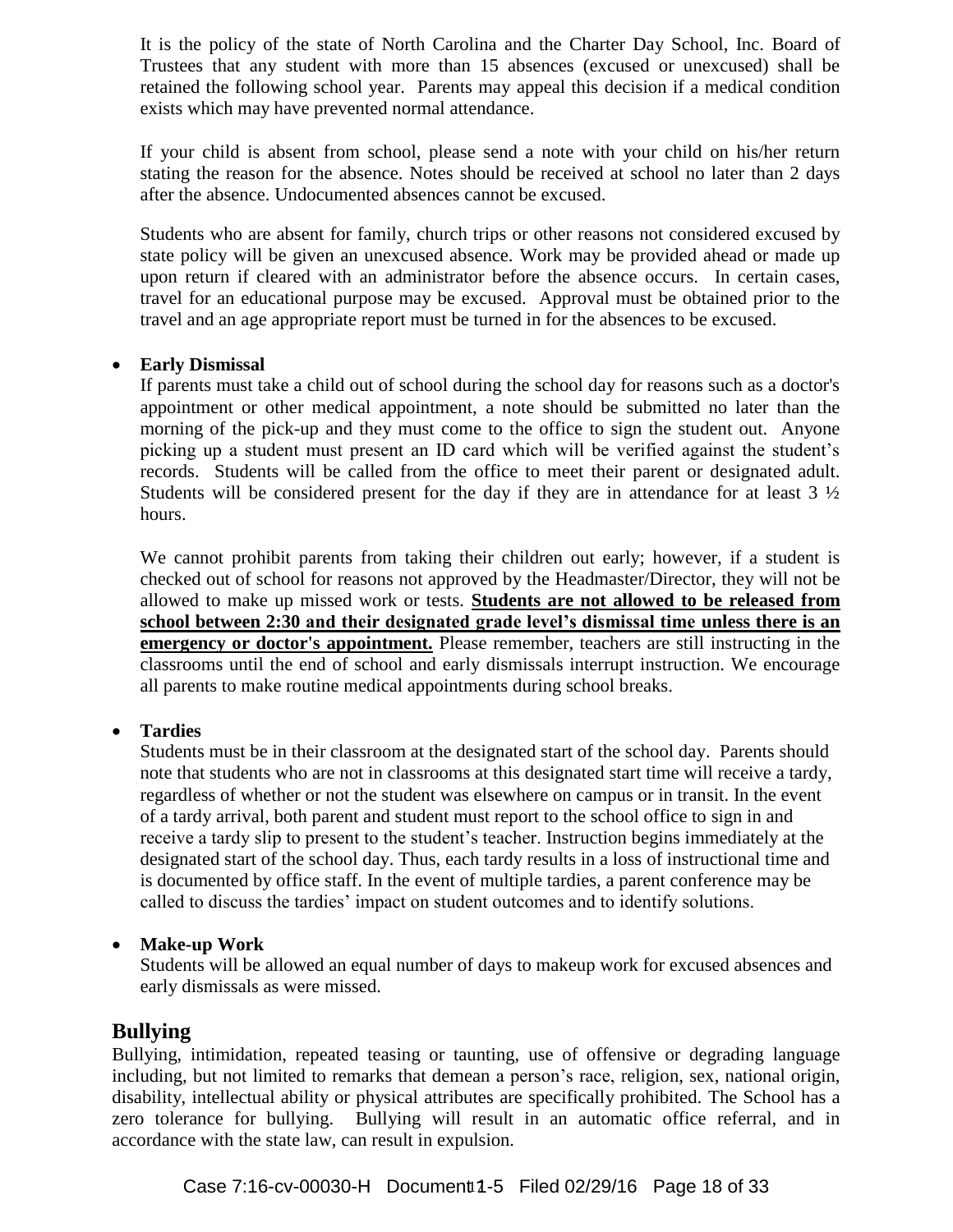#### **Child Abuse/Neglect**

The faculty and staff of the School are required by law to report any suspected case of child abuse or neglect to the Department of Social Services.

#### **Discipline**

The School is an academic institution; therefore, all behaviors should reflect the seriousness of this endeavor. Each student is a valuable member of the school community. A community which values the dignity and worth of each individual is created by each member taking personal responsibility for his or her behavior and respecting the personal and cultural differences of others. Students shall display a courteous attitude at all times. When students fail to do this, disciplinary action may take place. Discipline and self-control are essential to the academic and social success of each child. We are committed to fostering in each student self-discipline, sound moral character, and respect for our community of unique individuals. With these ethics in mind, the following expectations apply:

#### **Students will:**

- 1. Strive to maintain high academic standards.
- 2. Respect the personal space, property, and privacy of others.
- 3. Be kind, courteous, and thoughtful.
- 4. Respect and keep our environment clean.
- 5. Complete all class assignments and submit when due.
- 6. Exhibit a spirit of scholarship and good sportsmanship.
- 7. Exercise good manners at all times. This includes:
	- Not interrupting others or speaking out of turn.
	- Raising one's hand to be called upon.
	- Addressing all adults by their appropriate title (Mr., Mrs., Miss, Ms., Dr., etc).
	- **Using polite responses frequently, such as: "Thank you", "Please", "Yes Ma'am/Sir", "No Ma'am/Sir", etc.**

#### **Students will not:**

- 1. Breach the School Pledge.
- 2. Plagiarize –claiming the intellectual, artistic, or literary work of another as one's own.
- 3. Compromise the safety of oneself or others through inappropriate behavior.
- 4. Possess or use alcohol, tobacco products, marijuana, controlled substances or associated paraphernalia on campus or while attending off-campus events.
- 5. Make a presentation of, or use of counterfeit (fake) drugs or weapons. This will result in the same punishment as if it were the real item.
- 6. Possess, threaten to possess, or use weapons of any kind as defined in **G.S. 14-269.2(b-g)** or powerful explosives as defined in **G.S. 14-284.1** on campus or while attending offcampus events.
- 7. Fight, show physical aggression, or display any inappropriate physical contact.
- 8. Misuse school or personal property of others.
- 9. Engage in personal harassment of any kind.
- 10. Leave school grounds without expressed permission of a teacher, parent and/or administrator. Being outside the boundaries of the school campus will be construed as leaving school grounds.
- 11. Lie.
- 12. Cheat.
- 13. Steal.
- 14. Use profane, rude, or disrespectful language or gestures.
- 15. Display mean, unkind, or unpleasant behavior towards others, such as bullying.
- 16. Engage in inappropriate displays of affection.

Case 7:16-cv-00030-H Document 14-5 Filed 02/29/16 Page 19 of 33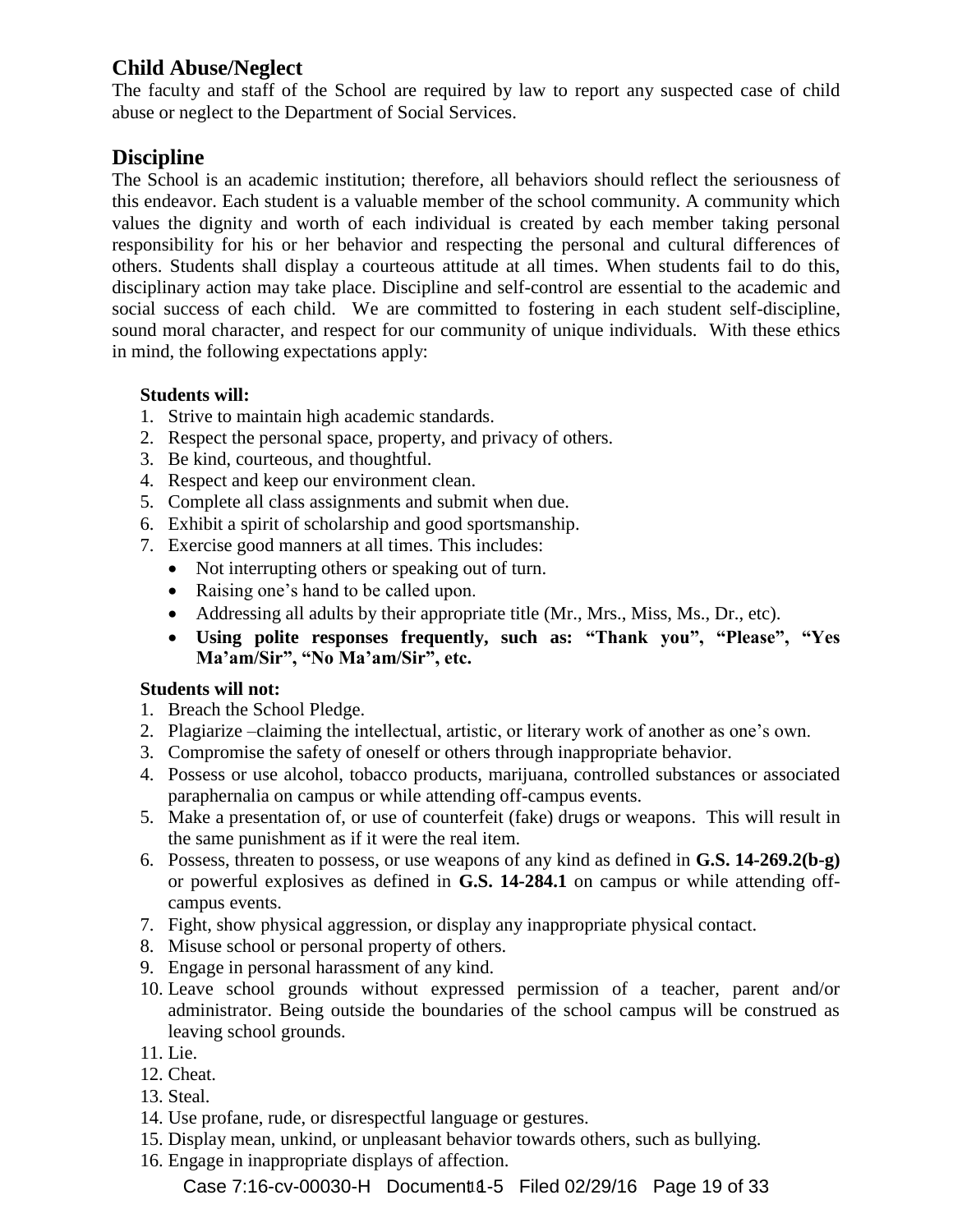- 17. Wear caps indoors.
- 18. Litter or harm school property.
- 19. Chew gum.
- 20. Violate the Dress Code.

#### **Intolerable Behaviors:**

**The following behaviors will not be tolerated and may result in immediate dismissal or suspension from school without discussion. Additionally, a recommendation for expulsion will be made by the Headmaster/Director to the Superintendent.** 

- **Any action or threat of an action that could jeopardize the safety and well-being of others**
- **Possession of illegal drugs (including counterfeit)**
- **Possession of a weapon**
- **Repeated willful defiance of a teacher or refusal to follow directions given by an adult in charge**
- **Bullying**

#### **Disciplinary Action**

Most infractions of school rules will be addressed immediately by the teacher or staff member involved, and appropriate consequences will be decided. The following steps will be taken when a student's behavior is inconsistent with the school's mission or standards of conduct:

- The student will be expected to evaluate his/her behavior with the teacher, and to identify actions that will result in pro-social behavior. This action plan should include describing the inappropriate behavior, identifying the rule or expectation, and alternatives to the behavior for the future. An apology or restitution, as appropriate, may be required. The student will be expected to correct his/her behavior immediately. Excuses for a recurrence of the behavior will not be accepted.
- If the action plan is not successful and the behavior persists, the teacher and Headmaster/Director will determine appropriate disciplinary action which may include on-campus community services, after-school detention, limits on free play, exclusion from off-campus activities, parental attendance in class, suspension, expulsion, or dismissal from the School.
- The School may refer to the local LEA's Code of Conduct Policy Manual when a specific discipline infraction has taken place, or where it is not specifically dealt with in this Parent/Student Handbook.

#### **Emergency School Closing**

An emergency school closing is defined as a cancellation of part or all of a normally scheduled school day due to any reason that may endanger the safety of our students and staff including but not limited to: inclement weather, electrical failures, and water system failure.

#### **School Closing Announcement**

In the event a decision is made by the Superintendent to delay or close school due to a situation that may endanger our students and staff, it will be announced on the following local new stations' broadcasts and websites: WECT-TV 6 and WWAY-TV 3. **School information will be strictly listed under the name of the School or The Roger Bacon Academy. Our schools do not follow the local school district's schedule of closings and** 

Case 7:16-cv-00030-H Document 1-5 Filed 02/29/16 Page 20 of 33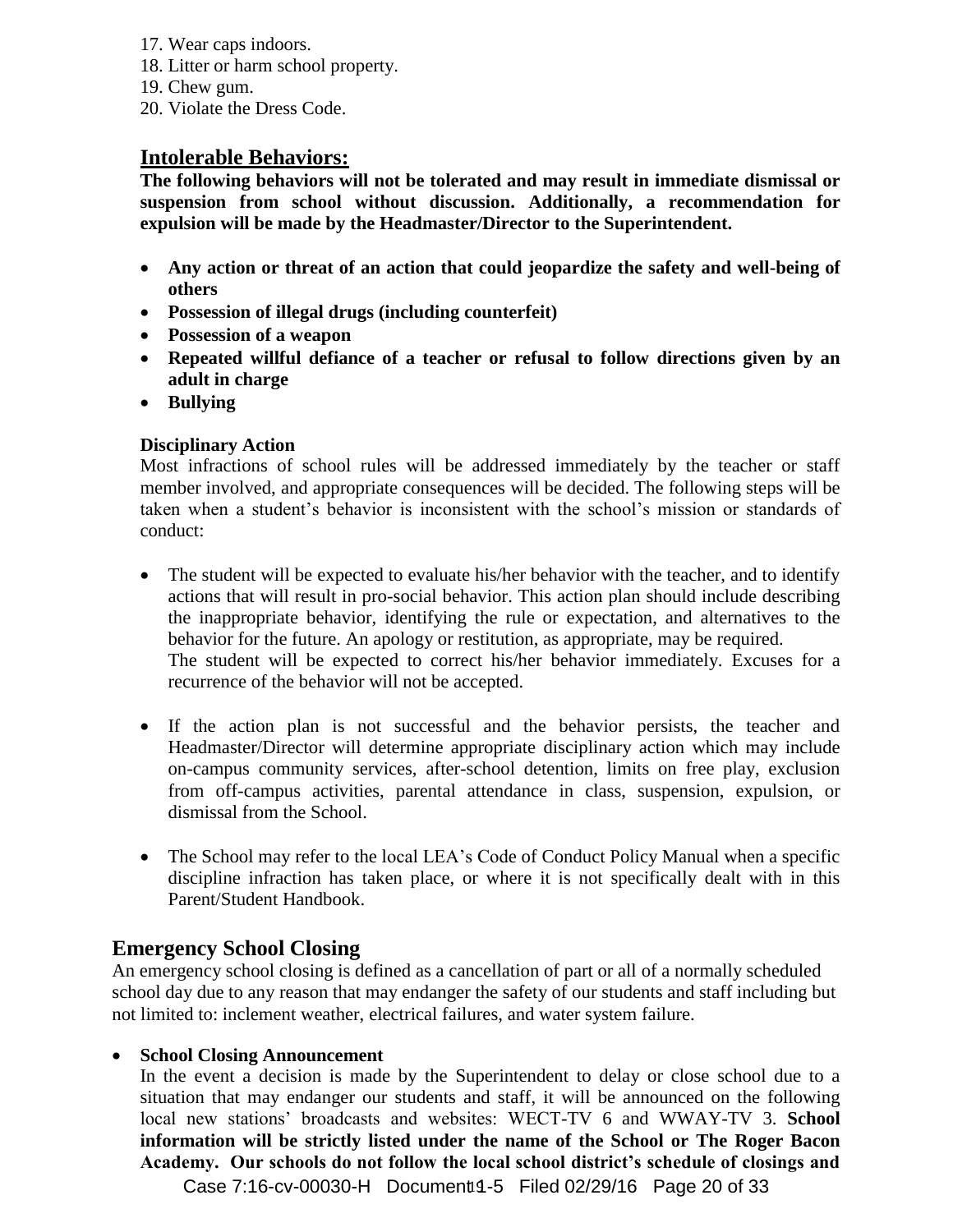**delays.** Where available, announcements will also be made on the School Information Hotline (dial school office and extension 411) as well as by way of the Parent Notification System that will notify parents by phone and email.

#### **Emergency Closing Procedure**

In the event of any emergency school closing **during the school day**, the School will follow normal pick-up procedures, at the time designated for closing. RBA Care will not be available due to safety concerns. Please ensure that your child is familiar with those individuals authorized on their enrollment form to pick him/her up and where he/she will be taken in case of school closings. Students not picked up by the time designated for the school closing will be secured in a safe place while attempting to contact parents and emergency contacts an additional time. If no response is received, the local authorities will be contacted.

#### **Delayed Opening Procedure**

The School will open following the normal hours of operation plus the number of hours of the delay. For example: If the normally scheduled school day begins at 8:00am and there is a two hour delay, the school day would then begin at 10:00am. Students may arrive 30 minutes prior to the start of the delayed schedule. RBA Care will not be available due to safety concerns.

#### **Emergency Contact Information**

Before the start of the school year, each child must have on file in the school office a Student Enrollment Form that contains health information, emergency telephone numbers, and parent signatures. **Changes in this information at any time during the school year should be reported to the office immediately.**

#### **Electronic Devices**

Cell phones and all other electronic devices must remain turned off and in backpacks throughout the school day. Any electronic device used inappropriately will be confiscated and returned to a parent/guardian at the end of the school day. Second offenders will receive further consequences and will lose future electronic device privileges. The School will not be responsible for lost, stolen or broken items.

#### **Field Trips**

The School recognizes that field trips are a fun and necessary part of education. All students must participate in school sponsored field trips. Any excuses must be in writing and preapproved by the Headmaster/Director. Permission slips and specified attire are required in order for the student to participate.

Safety on field trips is also a primary concern of the school. Where available, the school bus will be used. Only students and faculty are allowed to ride the bus unless otherwise approved by the Superintendent. Parents who wish to drive to attend a school field trip may only drive their own children in the case where a school bus is available. If on a campus where a school bus is not available, parents may volunteer to drive children other than their own by completing a Field Trip Driver's Form and providing proof of insurance along with assurance of a safe driving record prior to the day of the trip.

Because of the possibility of distraction, other siblings or children may not accompany parents who have volunteered to drive and/or participate on the trip.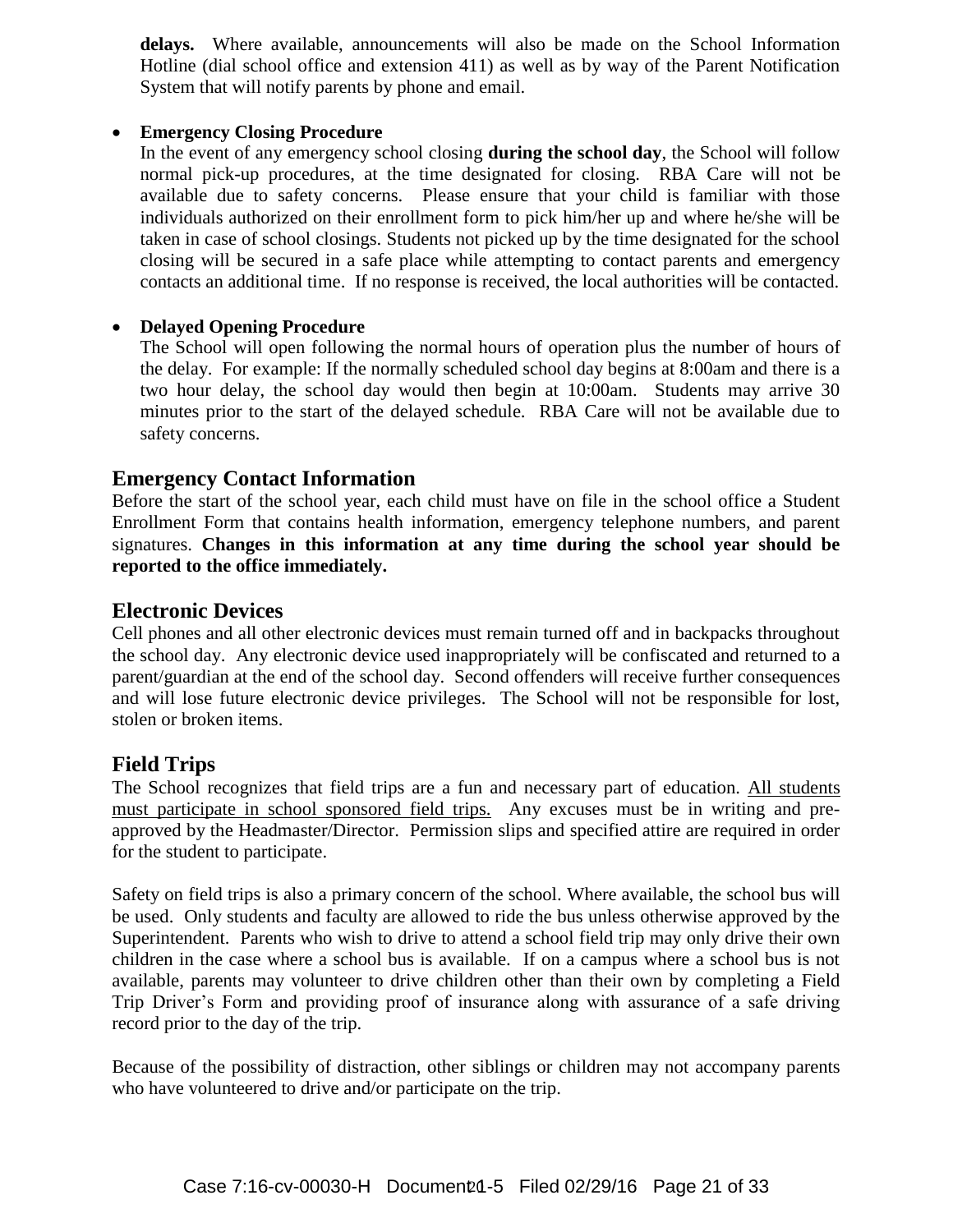#### **Fundraising**

All fundraising events are to be approved by administration. The Headmaster/Director and an Officer of the Board must approve the event prior to it being scheduled or announced. The purpose of this policy is to ensure that all fundraising events are consistent with the School mission and that all responsible parties are informed of school activities.

#### **Grading**

The academic year is divided into four 9-week grading periods. Progress reports are sent home with students halfway through each nine-week period. Report cards are sent home at the end of each nine weeks. Parents should sign progress reports and report cards and return to the appropriate teacher. The grading scale for the School is as follows:

|   | 93-100   | Excellent            |
|---|----------|----------------------|
| В | 85-92    | Above Average        |
|   | 77-84    | Average              |
|   | 70-76    | <b>Below Average</b> |
|   | Below 70 | Failure              |

- INC Incomplete grades must be made up at the end of each nine weeks or the grade will be changed to an F.
- Where applicable, conduct is graded as follows:  $O=$  Outstanding,  $S =$  Satisfactory,  $N =$  Needs Improvement,  $U =$  Unsatisfactory

#### **Grievances**

All grievances against faculty members will be handled in the following manner:

- 1. Grievances will be directed first to the faculty member and/or party in which the grievance originated.
- 2. If not resolved with the faculty member, a meeting with the parent, faculty member, and a third party staff member related to the situation (i.e. teacher, lead teacher, etc.) will be scheduled.
- 3. If the grievance is not adequately resolved, the matter will be brought to the appropriate member of school administration (i.e. Assistant Headmaster, Headmaster) who will meet with the faculty member first, followed by a meeting with both parties.
- 4. If the grievance is not resolved at this level, the Board of Trustees will meet with the person who has the grievance to resolve the matter. All Board decisions are final.

#### **Health/Wellness**

#### **Asthma and Anaphylactic Reactions**

In accordance with North Carolina General Statute § 115C-375.2, the School ensures that a student with asthma or a student subject to anaphylactic reactions, or both, may possess and self-administer medication for asthma or anaphylactic reactions on school property during the school day, at school-sponsored activities, or while in transit to or from school or schoolsponsored events. As used in this section, "medication for asthma or anaphylactic reactions" means a medicine prescribed for the treatment of asthma or anaphylactic reactions and includes a prescribed asthma inhaler or epinephrine auto-injector. This Policy includes a requirement that the student's parent/guardian provide to the school:

 Written authorization from the student's parent or guardian for the student to possess and self-administer medication for asthma or anaphylactic reactions;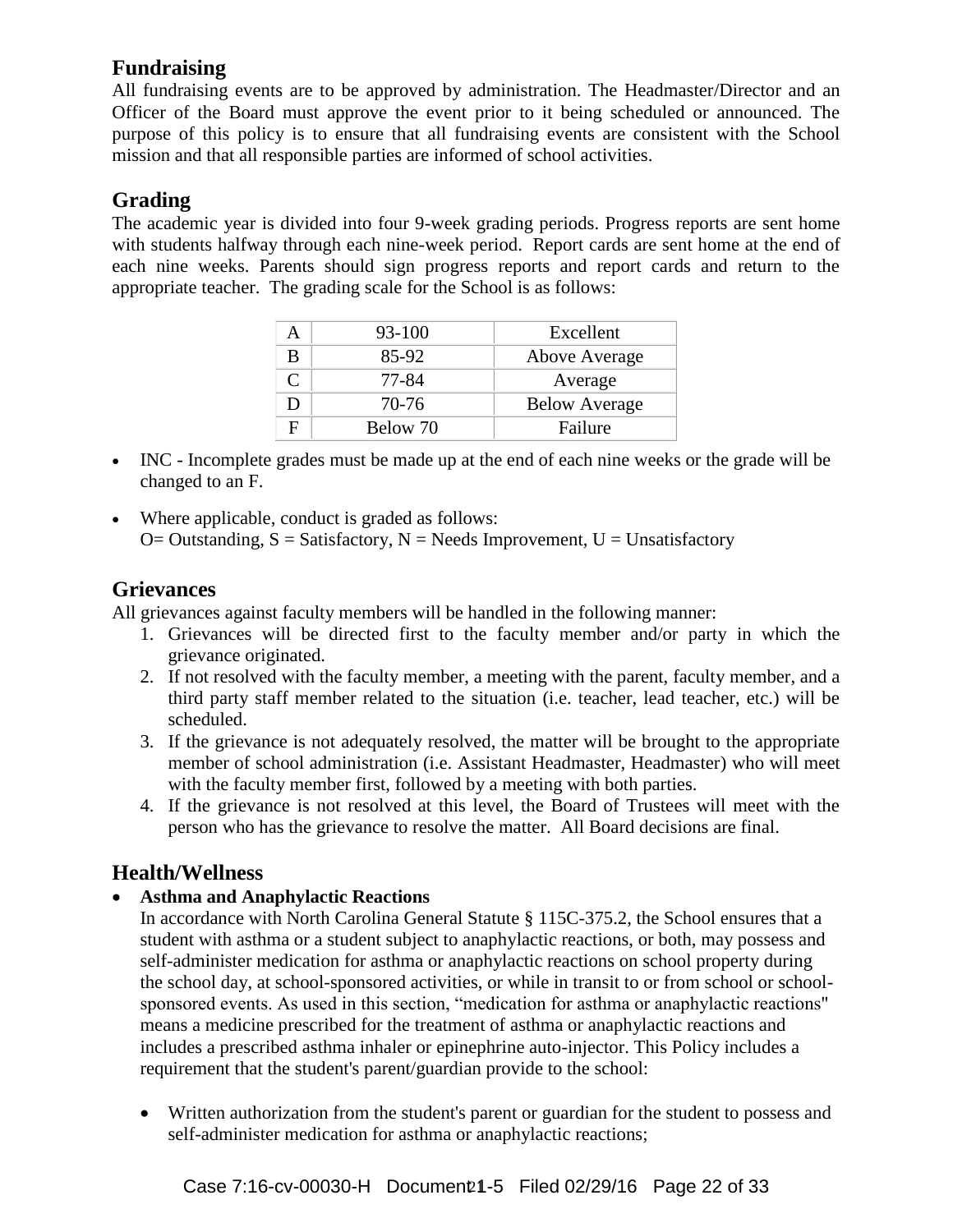- A written statement from the student's health care practitioner verifying that the student has asthma or an allergy that could result in an anaphylactic reaction, or both, and that the health care practitioner prescribed medication for use on school property during the school day, at school-sponsored activities, or while in transit to or from school or schoolsponsored events;
- A written statement from the student's health care practitioner who prescribed the medication for asthma or anaphylactic reactions that the student understands, has been instructed in self-administration of the medication for asthma or anaphylactic reactions, and has demonstrated the skill level necessary to use the medication for asthma or anaphylactic reactions and any device that is necessary to administer the medication for asthma or anaphylactic reactions;
- A written treatment plan and written emergency protocol formulated by the health care practitioner who prescribed the medicine for managing the student's asthma or anaphylaxis episodes and for medication use by the student;
- A statement provided by the school and signed by the student's parent/guardian acknowledging that the local school administrative unit and its employees and agents are not liable for an injury arising from a student's possession and self-administration of medication for asthma or anaphylactic reactions; or
- Other requirements necessary to comply with state and federal laws.

The student must demonstrate to a school staff first responder the skill level necessary to use the asthma medication and any device that is necessary to administer the medication. The student's parent/guardian shall provide to the school backup asthma medication that shall be kept at the student's school in a location to which the student has immediate access in the event of an asthma or anaphylaxis emergency.

Information provided to the school by the student's parent/guardian shall be kept on file at the student's school in a location easily accessible in the event of an asthma or anaphylaxis emergency. If a student uses asthma medication prescribed for the student in a manner other than as prescribed, a school may impose on the student disciplinary action according to the school's disciplinary policy. A school may not impose disciplinary action that limits or restricts the student's immediate access to the asthma medication. The requirement that permission granted for a student to possess and self-administer asthma medication shall be effective only for the same school and must be renewed annually. Neither the Board, nor its members, employees, designees, agents, or volunteers, shall be liable in civil damages to any party for any act authorized by this Policy, or for any omission relating to that act, unless that act or omission amounts to gross negligence, wanton conduct, or intentional wrongdoing.

Unauthorized use, misuse, or unauthorized possession of prescription medication may subject a student to disciplinary action.

#### **Contagious Conditions**

To protect the school population, students with ailments that are easily spread must be kept at home until a physician renders the student non-contagious. The following includes, but is not limited to possible contagious conditions: pink eye, ringworm, and chicken pox.

#### **Head Lice**

We have a zero nit policy. If you discover lice or nits in your child's hair, please do not send them back to school until they have been treated and **all** the nits have been removed. Please tell your child not to share other children's combs, brushes, hats, etc.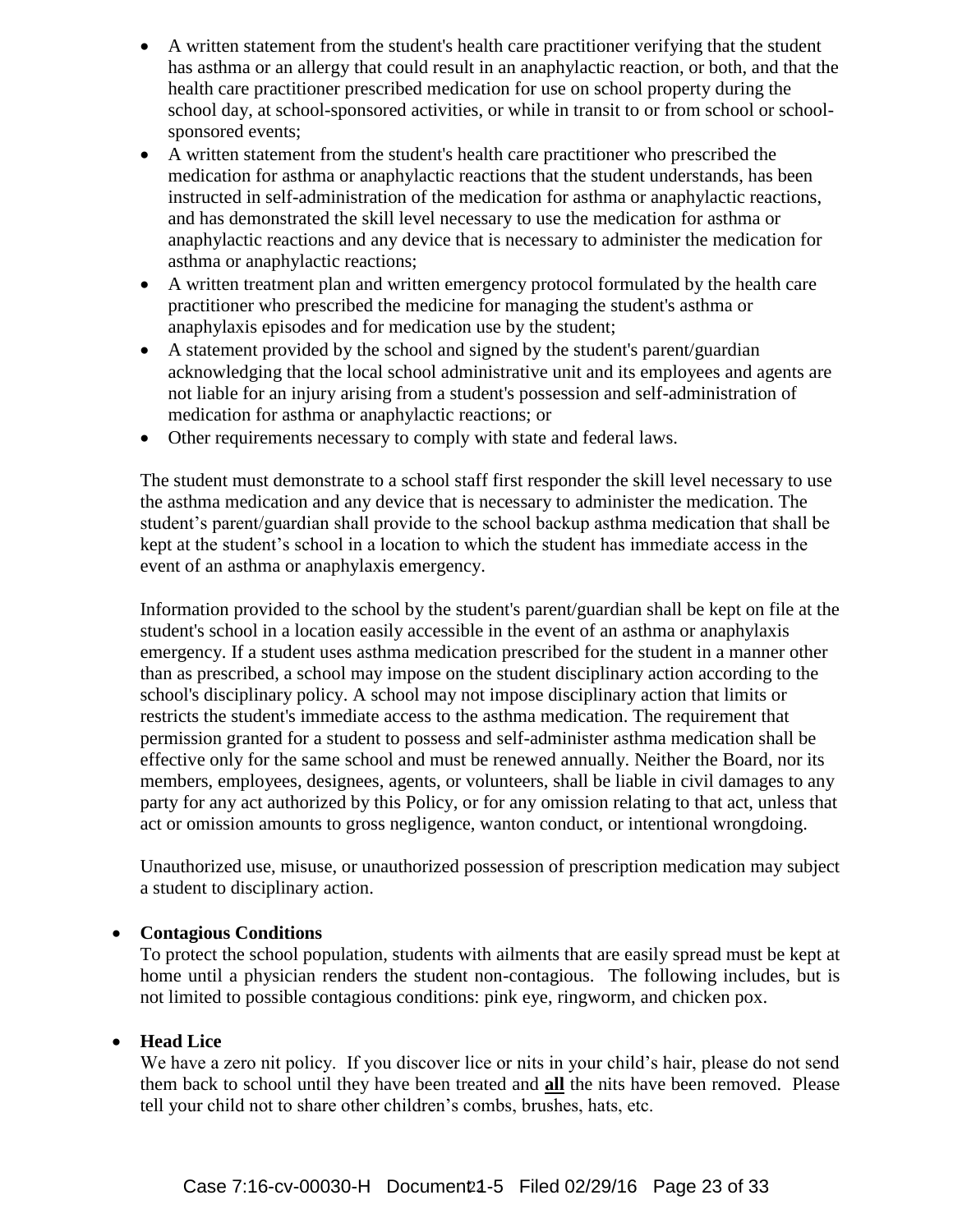After adequate treatment, please accompany your child to the school office where he/she will be inspected for lice and nits. Upon a thorough inspection by school personnel, the child may remain in school if nits and lice are not found. Please re-check your child frequently to ensure lice has not returned.

**Remember, head lice may cause extreme discomfort, interfere with concentration and spread easily; therefore, we ask parents to give this matter immediate attention. Children will only be given two excused absences for lice and nit removal.** 

#### **Illness**

Students should not come to school with a fever of 100 degrees or higher. Additionally, a student should not come to school if they demonstrate any of these symptoms: malaise, headache, nausea, vomiting, abdominal pain or symptoms of upper respiratory infection.

If your child becomes ill at school, we will contact you immediately. If we cannot reach you, we will use the emergency contact numbers on the student's enrollment form to contact you or the person you designate. Please remember, we cannot keep ill children at school.

#### **Immunizations**

As stated in the Health and Safety Requirements in the School Overview section, the School will comply in full with the provisions of G.S. 130A-155 that requires all students attending school provide a certificate of immunization indicating that the child has received immunizations required by G.S. 130A-152. The school will also comply with the requirements of Senate Bill 260, previously referred to as "Garrett's Law," by providing parents and guardians with information about meningococcal meningitis and influenza diseases and their vaccines. The state also requires information about cervical cancer, cervical dysplasia, human papillomavirus (HPV), and the HPV vaccine be provided to parents and guardians. These vaccines are optional and more information defining these diseases and the vaccines available can be found on the School's website or www.immunizenc.com.

#### **Injuries**

In the event of a serious injury, the school staff will use the emergency contact information that you provided on your child's enrollment form to contact you or the person you have designated. If necessary, we will call 911 while we are trying to reach you. Our staff will complete an accident report to keep on file for insurance purposes.

If the injury is minor, the classroom teacher will exercise judgment in making a decision to call you. In most cases you will be alerted so that you will have the option of viewing the injury yourself.

#### **Medicine - Prescription and Non-prescription**

The staff cannot dispense non-prescription medicine (such as aspirin or creams for itching, etc.) to students. Students who need to take prescribed medication must have a current prescription and a completed "Dispensing Medications Form" that can be obtained from the administrative office. This form must be filled out by a doctor, signed by a parent, and returned to the office before the medication can be administered. All prescribed medication will be kept in a locked box to be accessed and dispensed by designated staff only. Except in the case of asthma and anaphylactic reactions as stated in the policy above, no student should have in their possession any type of medication. Any medications not picked up by a parent/guardian will be disposed of at the end of the school year.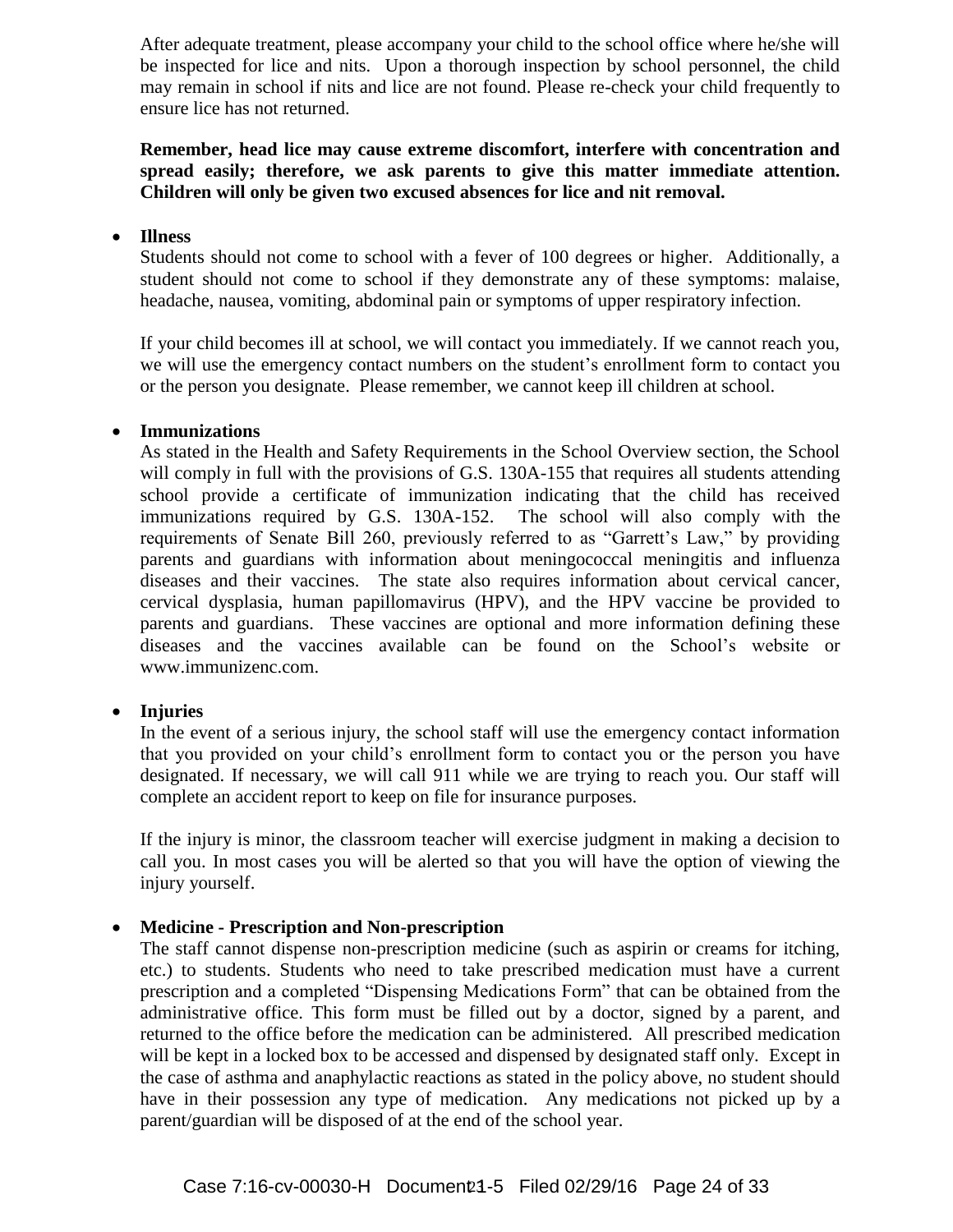#### **Homebound Instruction**

Homebound Instruction will be provided for any student that is expected to be confined for four weeks or longer at home for treatment or convalescence. The homebound instruction, based on the individual need of the student, will be approximately 3-5 hours per week. A medical statement **must be signed by a physician** confirming that the student will be away from the classroom for a minimum of four weeks and the anticipated length of time the student is expected to be unable to attend school.

#### **Homework**

It is the responsibility of parents to provide adequate time and proper environment for homework assignments to be completed. **Homework is not an optional activity**. Failure to complete homework will result in loss of privileges. All students are expected to complete assigned homework neatly, accurately, and on time. Parents may help with a child's homework, but should not do the work for the child as this is considered a form of cheating. All homework is to be turned in the morning of the due date. Homework assignments will drop a letter grade each day it is past due.

#### **Hours of Operation**

Please contact the individual school office for specific hours of operation.

#### **Internet Use Policy**

**Students are not allowed unsupervised access to the Internet at school.** Access is only available under the direct supervision of a teacher, instructional assistant or other trained adult.

#### **Lost and Found**

Lost and found articles that are turned into the office will be returned to the owners upon identification. We urge parents to put nametags on clothing and other articles. Articles without names will be kept as long as possible, but there is very limited space. Items not claimed will be given away to local charitable organizations or sold the last week of school prior to breaks.

#### **Lunch and Snack**

The School does not provide food services. Students need to bring a lunch, drink (noncaffeinated only), and snack in an appropriate container(s). Meals will be eaten in the classroom or outside, weather permitting. Please strive to pack healthy and filling meals. High sugar, caffeinated, and highly processed foods do not give children the energy they need to learn and function well in a classroom. Also, keep our environment in mind and pack meals in reusable and/or recyclable containers to help eliminate excessive waste. In the event that a student forgets a lunch, parents must bring a lunch to the school office. If you are unable to provide your child with a lunch, please notify the school.

#### **Off Campus Activities**

The same School rules of behavior and discipline, as well as the consequences already outlined under Disciplinary Action, will apply to the students attending and participating in any off campus school sanctioned activities.

#### **Participation, Student**

Students are required to participate in all school directed activities. Any exceptions must be in writing and pre-approved by the Headmaster/Director.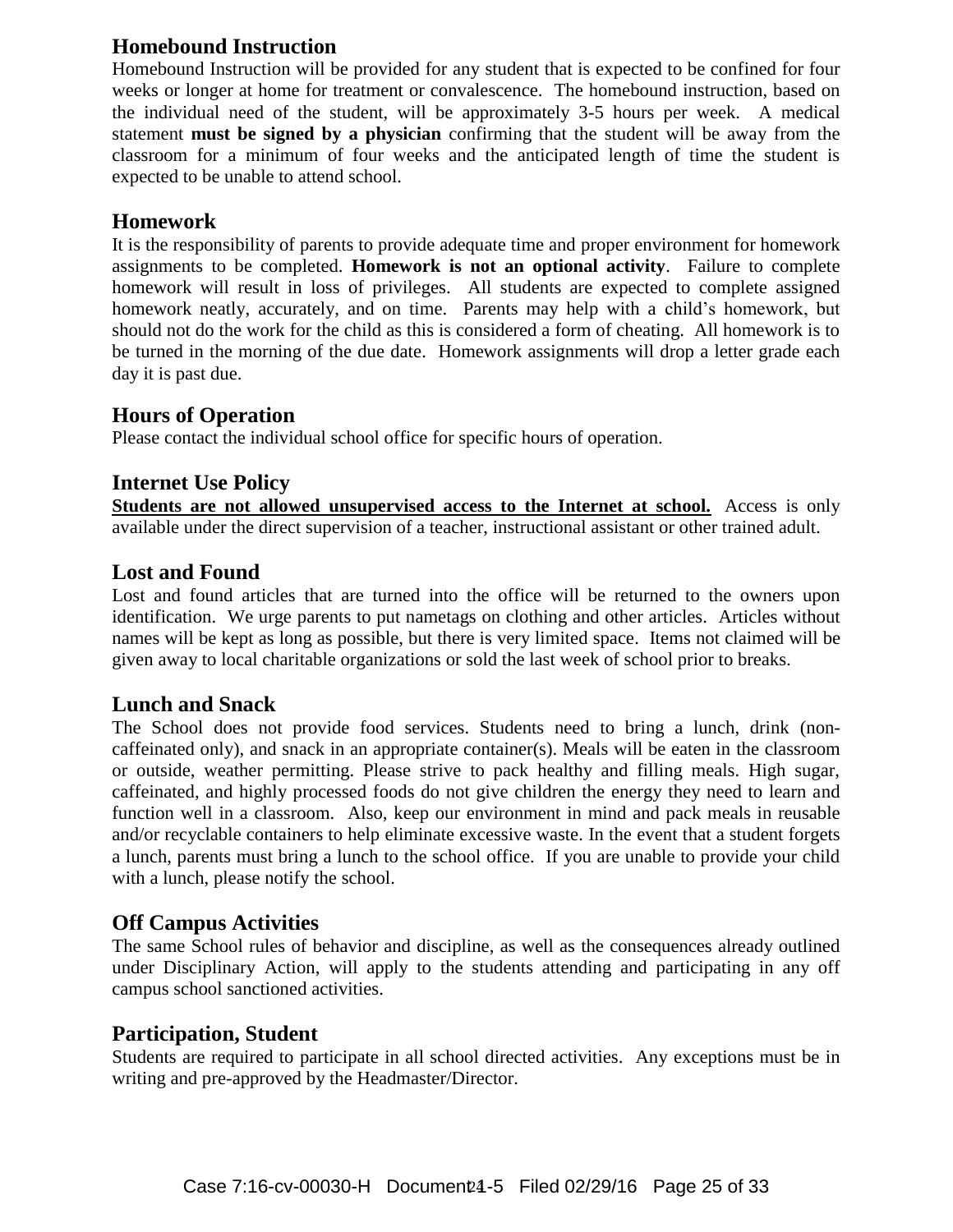#### **Pets on Campus**

Animals are not allowed on campus during school hours or at school events unless permission has been given from administration. Any animals brought on campus must be on a leash or in a cage.

#### **Physical Education**

The State of North Carolina requires that all students "recognize the joy of participating" in athletic activities. Therefore, each child is expected to participate in Physical Education classes. A note will be accepted if a student cannot participate in P.E. classes for the length of one week. Beyond one week, a doctor's statement must be presented.

#### **Remediation**

Students are encouraged to attend remediation after each of the nine week grading periods. Students attending remediation will be allowed to make up missed work and receive help on concepts they don't understand. Remediation attendance is only one part of the picture when looking at promotion or retention of students who do not make the grades at the end of the year. The School does not offer remediation during the summer break.

#### **Returned Check Fee**

A fee of \$35.00 will be charged for all returned checks until payment is made. After two returned checks from an individual, the School will no longer accept checks for any payment.

#### **Safety**

Safe schools are critical to creating a learning environment where students can succeed. Staff and students share in the responsibility to take reasonable precautions and safety measures to create and maintain safe schools.

#### **Campus Boundaries**

For safety reasons, students are not permitted outside the immediate school area without supervision. Violation of these boundaries will subject the student to disciplinary action for being "Off-Campus". Under no circumstances are students allowed to wander without supervision.

#### **Care of School Buildings and Grounds**

Students are required to treat the school building and grounds with respect. All students will be given age-appropriate tasks to help in the upkeep of the campus. Any signs of vandalism or potential hazards on campus must be reported to a staff member.

#### **Reporting Suspicious Behavior**

Students are required to notify any staff member of any acts of violence or any unusual or suspicious behavior that may endanger safety. Ongoing student education efforts will aim at minimizing any fear, peer pressure, embarrassment or other impediments to students reporting potential problems. Staff must report immediately to administration any student's information or their own observation of unusual or suspicious behavior or acts of violence. A member of administration is required to investigate and act upon any reports of such behavior including, when appropriate, reporting criminal activities to law enforcement.

#### **Weapons**

The School has a "No Weapons" policy in accordance with G.S. 14-269.2 (b-g) that reads, "It shall be a Class I felony for any person to possess or carry and/or cause, encourage, or aid a minor who is less than 18 years old, whether openly or concealed, any gun, rifle, pistol, or other firearm, and a Class G felony for any person to possess and/or cause or aid a minor less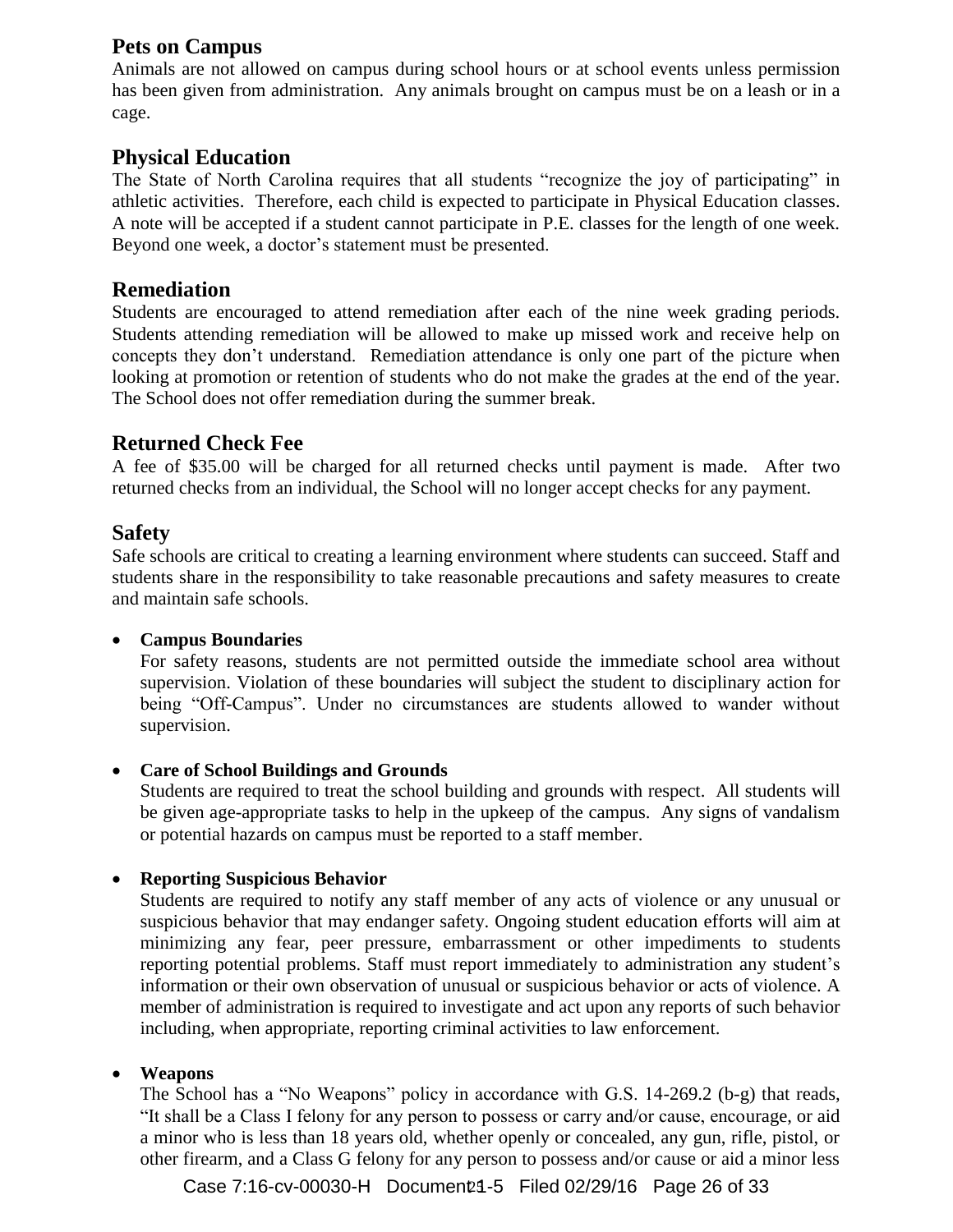than 18 years old, any dynamite cartridge, bomb, grenade, mine, or powerful explosive as defined in G.S. 14-284.1 of any kind on educational property or to a curricular or extracurricular activity sponsored by a school. It shall be a Class 1 misdemeanor for any person to possess or carry and/or cause, encourage, or aid a minor who is less than 18 years old whether openly or concealed, any BB gun, stun gun, air rifle, air pistol, bowie knife, dirk, dagger, slungshot, leaded cane, switchblade knife, blackjack, metallic knuckles, razors and razor blades, firework, or any sharp-pointed or edged instrument except instructional supplies, unaltered nail files and clips and tools used solely for preparation of food, instruction, and maintenance on educational property.

Any student with a weapon in his/her possession will have the weapon confiscated and will be suspended. The weapon will be stored with administration or the school resource office (where applicable). Any student who threatens or intimidates another student or staff member with a knife or any weapon will be immediately expelled.

#### **Solicitations**

Any solicitations are prohibited without the permission of administration. This includes the selling of tickets, candy, toys, the distribution of political materials and the circulation of petitions, etc. All items intended for sale or sold for profit will be confiscated. The only exception is the selling of goods for an approved school fundraiser.

#### **Student Recognition**

Teachers and staff will take opportunities throughout the school year to recognize students who are upholding the characteristics outlined in the School pledge. These students demonstrate by their actions that they are working towards the being self-directed learners, problem solvers, thinkers, quality producers, community contributors, collaborative workers, and individuals who respect themselves and others.

#### **Student Records**

Confidentiality of all student records is protected by the Family Educational Rights and Privacy Act of 1974. The School cannot make available any student information to unauthorized persons.

#### **Review, Release of Records to Parent, Guardian or Eligible Student**

A parent, guardian or eligible student (one who is at least 18 years old or is married) will be allowed access to the student's records upon proper request. A formal review of a student's complete records will be conducted only in the presence of the Headmaster/Director or his or her designee.

#### **Release of Records to Others**

Student records will be released promptly upon request from any school to which a student transfers, and in other circumstances specifically permitted by law. Written permission by a parent, guardian or eligible student is required for the release of a student's records in any other circumstance.

#### **Process for Amending Student Records**

A parent or eligible student shall have the right to challenge, in writing, the content of a document contained in the student's record on the grounds that the information is inaccurate, misleading, or otherwise in violation of the student's privacy rights shall be processed as follows:

1. The parent or eligible student shall make a request for amendment in writing to the superintendent or designee. The request shall identify the information in the student's record

Case 7:16-cv-00030-H Document 4-5 Filed 02/29/16 Page 27 of 33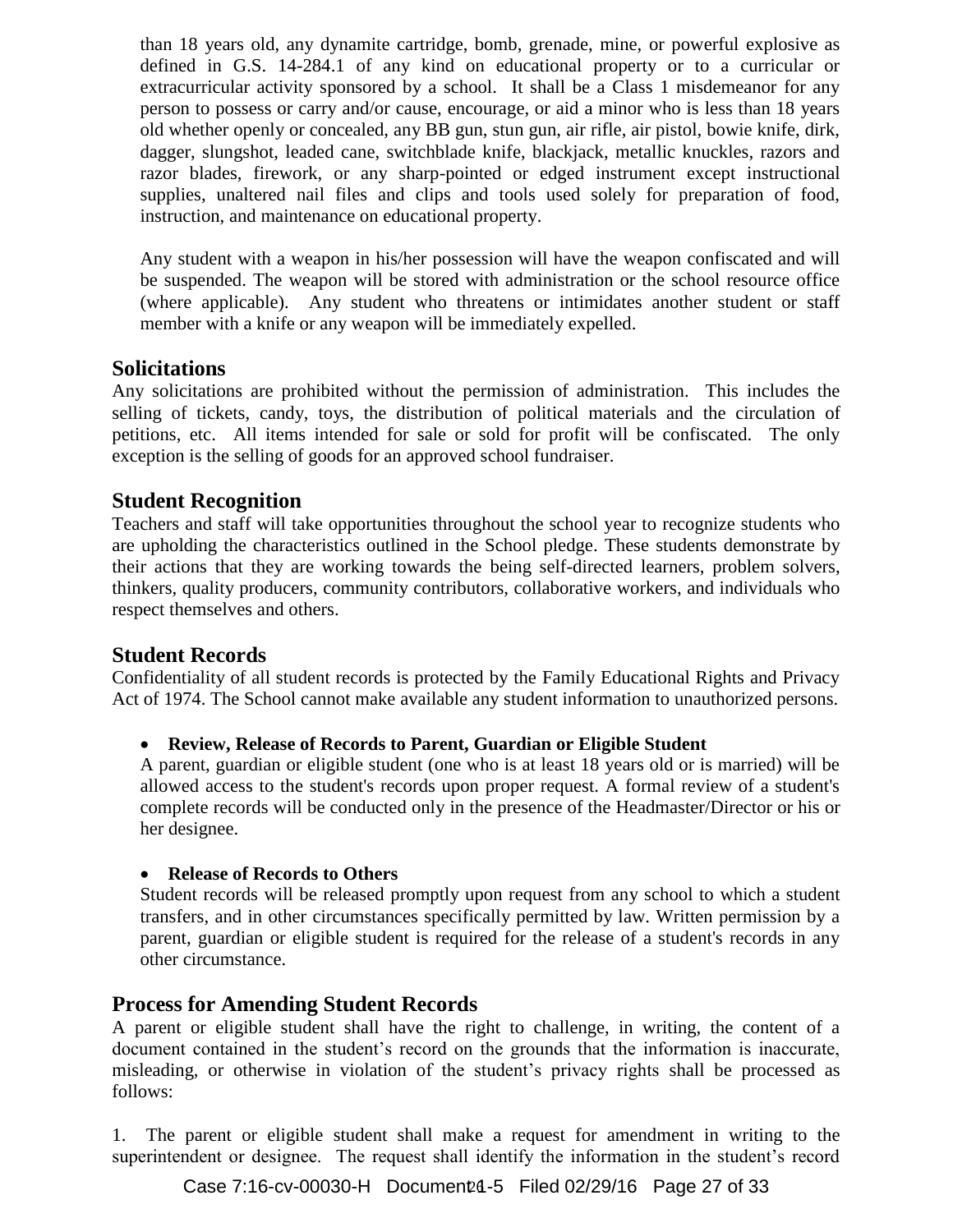that is claimed to be inaccurate, misleading, or in violation of the student's privacy rights; the basis for the request, and the proposed change to the record. This request shall become a part of the student's official record.

2. The Superintendent or designee shall examine all written requests for amendment to student record items. He/she shall decide whether a challenged document should be removed, altered, or remain as it is. The Superintendent or designee shall provide a written decision to the parent or student within 15 school days after the parent/student request is received.

If the Superintendent or designee determines that the record is inaccurate, misleading, or in violation of the student's privacy rights, he or she shall amend the record accordingly and inform the challenger of the amendment in writing. If the Superintendent or designee determines that the record is not inaccurate, misleading, or in violation of the student's privacy rights, he or she shall inform the parent or student, in writing, of the right to appeal the Superintendent/designee's decision through the procedure set forth below and the right to place a statement in the student's record commenting on the contested information and/or stating disagreement with the decision not to remove or amend the challenged item. If such a statement is submitted, it shall be maintained with the challenged item in the student's record and released with the challenged item whenever it is released.

3. The parent or student may appeal the Superintendent/designee's decision in writing to the board. The appeal must be made within five (5) school days following receipt of the superintendent/designee's written response in Step I. The hearing shall be held within ten (10) school days following the written appeal or as soon as possible thereafter. Both the parent/student and the school may be represented by an attorney. Both sides shall have an opportunity to present evidence relevant to the issue of whether the contested information is inaccurate, misleading, or in violation of the student's right to privacy.

The Board shall issue a written decision summarizing the evidence and providing the reason(s) for its decision. If the Board determines that the record is inaccurate, misleading, or in violation of the student's privacy rights, the school shall amend the record accordingly and inform the challenger of the amendment in writing. If the Board determines that the record is not inaccurate, misleading, or in violation of the student's privacy rights, the school shall inform the parent or student, in writing, of the right to place a statement in the student's record commenting on the contested information and/or stating disagreement with the decision not to remove or amend the challenged item. If such a statement is submitted, it shall be maintained with the challenged item in the student's record and released with the challenged item whenever it is released.

#### **Supplies, Classroom**

Each teacher will issue a list of supplies required for the class before the beginning of the school year. Parents are expected to replace used supplies throughout the year.

#### **Teacher Conferences**

Parents may contact teachers during regular school hours to relay a message or schedule conferences by writing a note, calling the administrative office and leaving a message, or through their school email as listed on the school website. Any dialogue with a teacher concerning a student is to be scheduled in advance. Remember, our teachers are planning for students, teaching, supervising, and advising during their time on campus. In order to maximize teaching time and teacher effectiveness, interrupting or detaining a teacher is not allowed. Parents may schedule a meeting with the Headmaster/Director by contacting the school office; however, all grievances must be handled as described under Grievances in the General School Expectations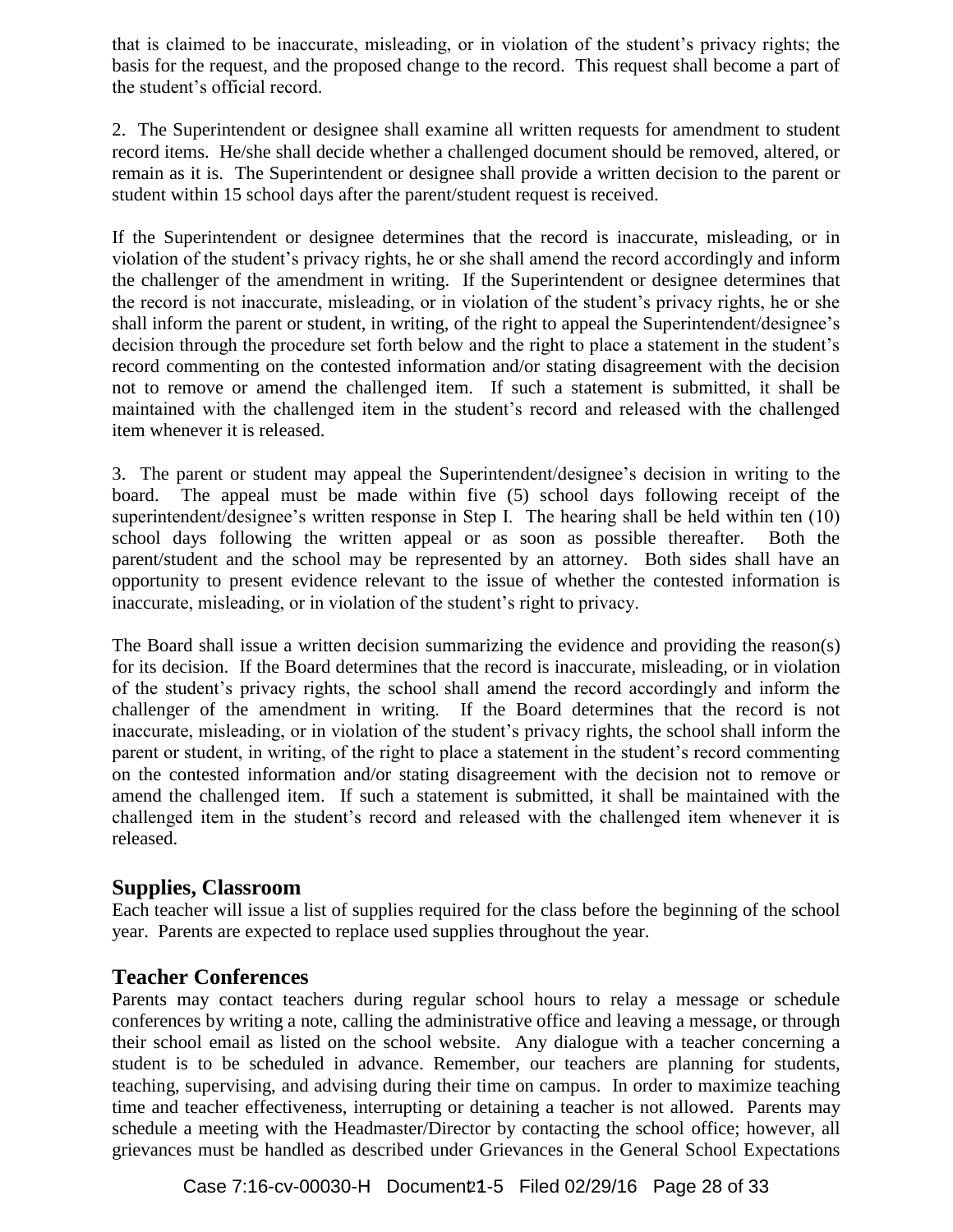section. Please realize that the Headmaster/Director has many meetings and appointments and will not always be able to meet with you immediately.

#### **Telephone and Cell Phone Usage**

Students are not permitted to make phone calls except in cases of emergency or by teacher request. Students who need to use the telephone must have approval from their teacher. It is requested that all travel and after-school plans be made ahead of time in order to keep the school telephone lines available. As outlined in the "Electronic Devices" section of this handbook, students bringing cell phones to school must keep them in their backpack throughout the school day. Cell phones are not the responsibility of the faculty and staff at the School. Students who disregard the cell phone policy are subject to disciplinary actions. Please do not call or text your child's cell phone as it is against school policy for students to use them during school hours.

#### **Testing**

The School will administer a nationally recognized standardized test each year in order to compare the scholastic aptitude of our students on a national scale. Additionally, all children will participate in grade appropriate state required End-of-Grade testing.

#### **Textbook Fines**

Students will be held accountable for the condition of textbooks they are assigned. Damaged textbooks will earn a fine. These fines are meant to encourage students to take care of their books and to discourage any deliberate defacing of school items. As such, the fines do not relate directly to the original price of the book, except in the case of a book that is no longer fit to be checked out. In that case, the replacement cost of the book will be charged. Parents and students are asked to look over each assigned and record any damage found. Any damage not reported will be charged to the student. All damage must be reported to the teacher when it is found. If textbooks are lost or rendered un-useable, parents will be required to reimburse the school for the cost of the book, plus shipping. All textbooks must be covered with a book cover to minimize damage.

#### **Tutoring**

Special tutoring is available to all students on an as needed basis. If it is determined that a student requires additional remediation, it will be provided during the last week of each break. Teachers are not allowed to tutor their own students for pay after hours. The use of an outside tutor during school hours is not authorized. Parents may elect to hire a tutor if they desire; however, they will not be allowed to use the School facilities. The use of any outside consultants, regardless of specialty field, must have permission from administration prior to coming on campus.

#### **Uniform Policy**

Students are required to dress in the appropriate school uniform. High standards of decency, cleanliness and grooming are expected at all times. Specific uniform requirements including required footwear, types of clothing and colors can be found on the School's website and in the administrative offices. The Administration believes these dress guidelines are reasonable. Additionally, if a child's clothing is torn, dirty or not properly fitted, parents will be asked to replace the uniform. Please find the grooming standards and uniform requirements below:

#### **Grooming Standards**

#### **Girls**:

 $\circ$  May wear single stud and small earrings that are no longer than  $\frac{1}{2}$  inch (no more than 2) per ear).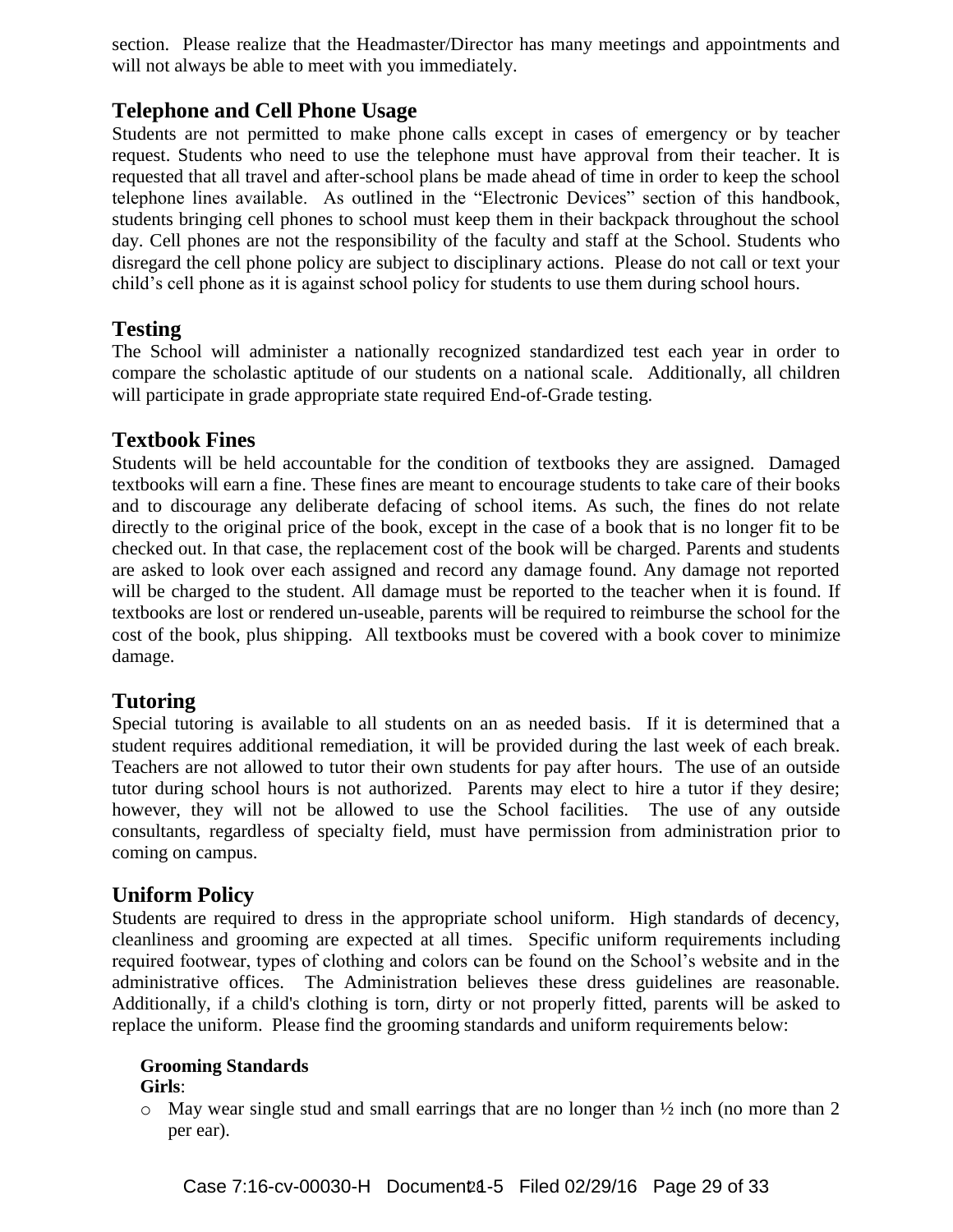- o Small, non-eccentric necklaces and bracelets may be worn. Not more than one necklace and one bracelet.
- o Watches may be worn.
- o Excessive or radical haircuts and colors are not allowed.
- o Make-up is not allowed for elementary students; middle school girls may wear conservative make-up.

#### **Grooming Standards**

#### **Boys:**

- o No jewelry is allowed.
- o Watches may be worn.
- o Hair must be neatly trimmed and off the collar, above the eyebrows, and not below the top of the ears or eyebrows.
- o Excessive or radical haircuts and colors are not allowed.
- o No mustache or beards. Boys must be clean shaven.

#### **Visitors/Volunteers**

Visitors and volunteers are welcomed at the School and are reminded that they are a very visible role model while on campus and should conduct themselves as such. Visitors are those who make routine visits to their child's classroom to participate in events, etc. Volunteers are those who have signed up to offer specific support while on campus. Due to the nature of their assignments in working directly with our students, volunteers will be asked to sign a confidentiality agreement and may be subject to a background check. Visitors and volunteers are subject to the same expectations of the conduct as outlined for students in this handbook (see Discipline). Specifically, the following limits are asked to be kept in mind:

- First schedule an appropriate time to participate in the classroom or on campus with the teacher and/or administrative staff.
- On the day of the visit, check in with the school office. A pass will be issued by the school office which must be visibly worn at all times during their visit.
- Act appropriately. Use of profanity or acting hostile while on campus is strictly prohibited. Disagreements may be resolved in private or off-campus.
- Dress appropriately. All volunteers working on campus are asked to dress in business casual attire.
- Be considerate while visiting classrooms so as not to interrupt the instruction or distract the students.
- Do not have other children accompany you to the classrooms due to the possibility of distraction.
- Classroom visits are not a time to conference. Teachers are teaching during this time and cannot be distracted to answer questions about individual students. (Please see Teacher Conferences in the General School Expectations section).
- Only enter an empty classroom, even if unlocked, with the permission of the teacher.
- Grade books are highly confidential and are not available to the parents. Parents may find out what their child's grades are by scheduling a conference with the teacher. Parents may request to view their child's academic records but must be accompanied by a school employee.
- Do not interrogate or discipline another family's child under any circumstances.
- No smoking on campus, including vaporizers.
- Do not litter. This includes cigarettes. This is not only a litter problem, but a fire hazard as well.

#### *Failure to observe these standards of behavior can result in parents being denied the right to come on campus.*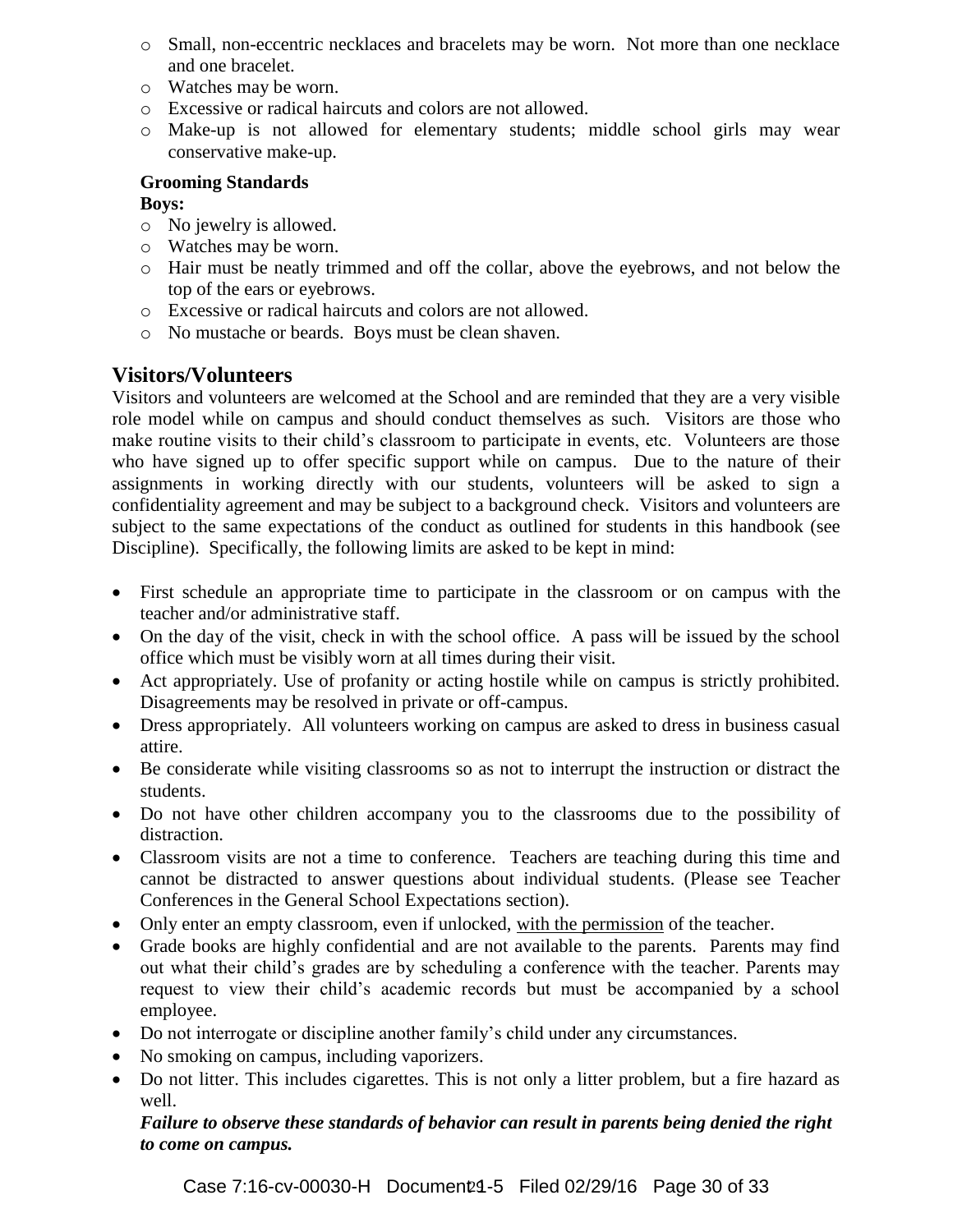#### **Parent and Student Handbook Agreement 2014-15**

In order to accomplish our mission charge, The Roger Bacon Academy and its affiliated schools will need the help and cooperation of parents. We believe that parental presence in the school will contribute to learning through the example set by committed, caring adults.

As part of the enrollment process for students, a signature is required by both the parent/guardian and student on the enrollment form and all subsequent re-enrollment forms agreeing to abide by the rules and expectations outlined in the Parent & Student Handbook. The most up-to-date version of the Parent & Student Handbook can be found online at the School's website.

Parental and student commitment to the following agreement is required:

Students are expected to:

- attend school punctually and regularly.
- obey the rules and regulations of the school.
- be courteous, obedient, and respectful to all school staff and personnel.
- be respectful and considerate of classmates.
- be diligent in study.

.

- complete homework assignments on time and in good order.
- adhere to the School Pledge.

The Parent(s)/Guardian(s) and Student agree to:

- the philosophy of the School.
- make sure the student is at school on time with appropriate materials.
- read correspondence and sign notices sent home with the student in a timely manner.
- set aside a homework time for the student to complete individual assignments.
- attend parent/teacher/student conferences. Other meetings can be arranged at a mutually convenient time.
- not allow non-enrolled siblings or other children we may bring with us to play on the playground or go anywhere on the premises unless accompanied by an adult.
- the ultimate responsibility of the student's appropriate behavior in school.
- provide lunch for my child on a daily basis, as the school will not be operating a cafeteria.
- provide timely transportation for my child to and from school each day, as the school will not be operating school buses. If lack of transportation is a barrier to attendance at The School, parent(s) will be given assistance in finding suitable transportation arrangements.
- be bound by the terms of the School Pledge.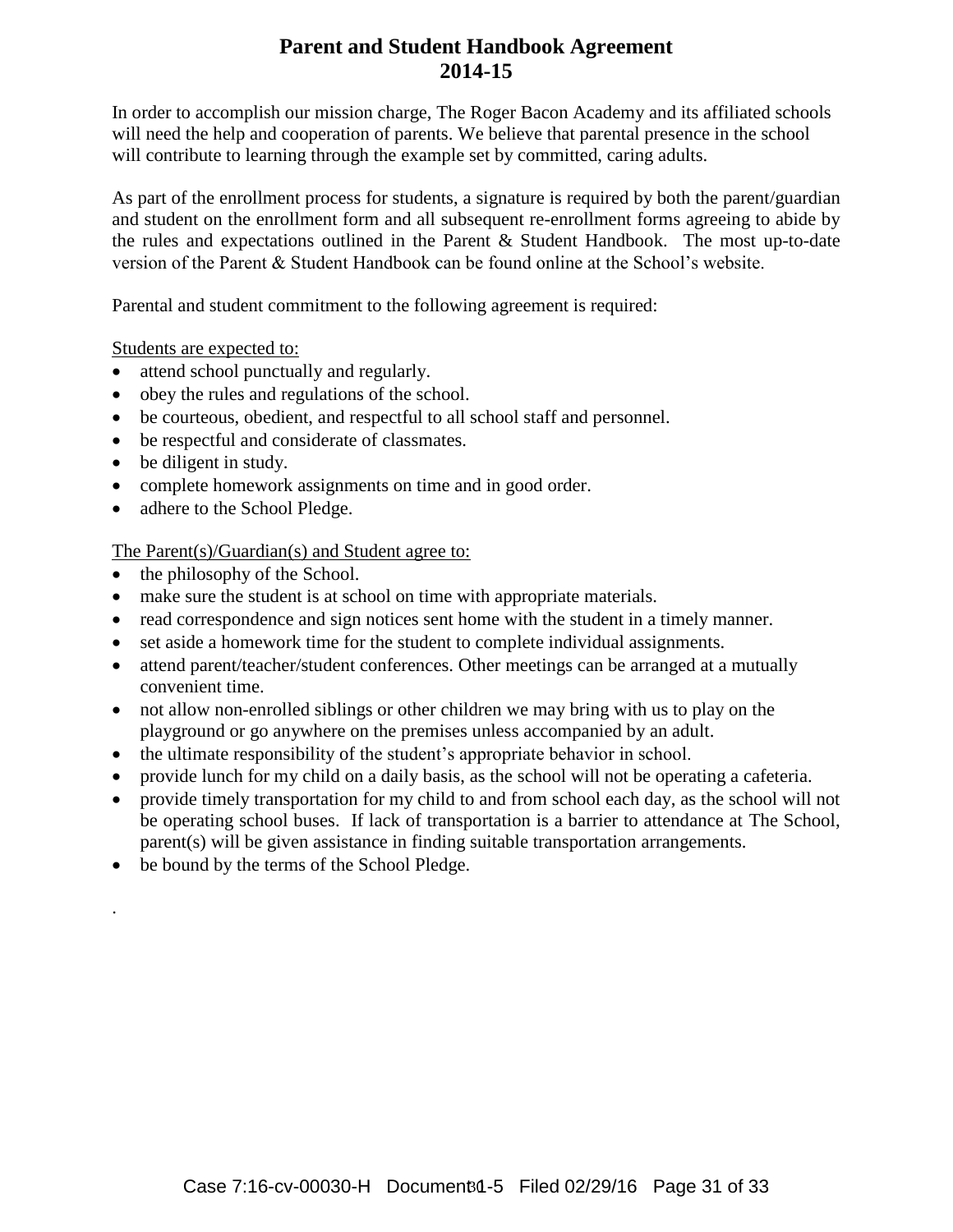# Day Sex

#### EXCELLENCE WITHOUT EXCUSES

#### **CHARTER DAY SCHOOL, INC.**

#### **July 30, 2015**

**To:** Charter Day School, Columbus Charter School, Douglass Academy, South Brunswick Charter Parents **From**: Charter Day School Board of Trustees **Memo**:2015-16 CDS Parent and Student Policies Handbook Amendments #0150730

#### **Uniform Policy (Pg. 28):**

#### **Grooming Standards Boys:**

- o No jewelry is allowed.
- o Watches may be worn.
- o Hair must be neatly trimmed and off the collar, above the eyebrows, and not below the top of the ears or eyebrows. Hair cannot be braided or twisted.
- o Excessive or radical haircuts and colors are not allowed.
- o No mustache or beards. Boys must be clean shaven.